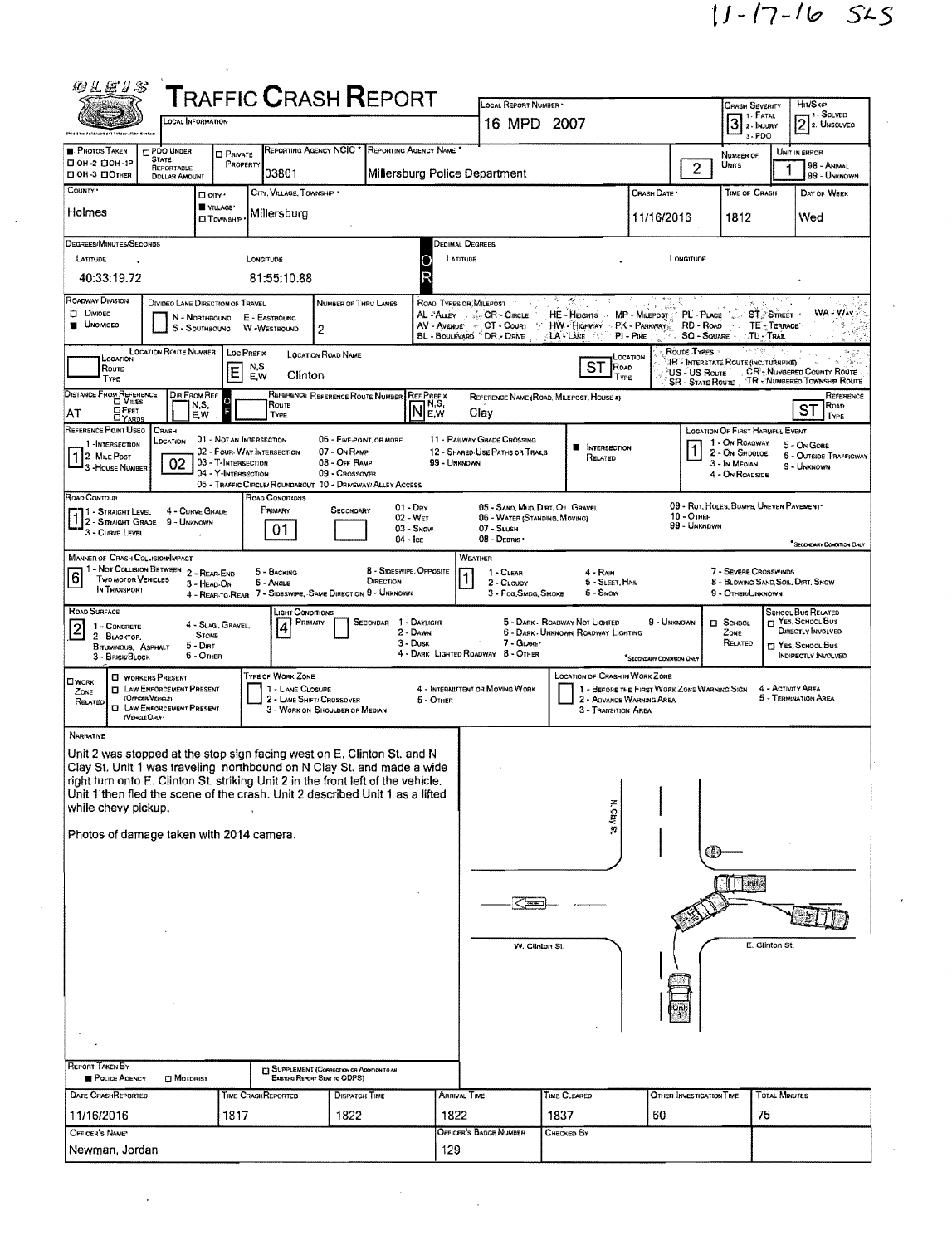|                                          |                                                                              |                                                                |                                                                                | <b>LOCAL REPORT NUMBER</b><br>16 MPD 2007 |                                                                                                                                                       |                                                                               |                                                                                                                             |                                                         |                                                                                                |                                                      |                                      |                                                                                   |  |  |  |
|------------------------------------------|------------------------------------------------------------------------------|----------------------------------------------------------------|--------------------------------------------------------------------------------|-------------------------------------------|-------------------------------------------------------------------------------------------------------------------------------------------------------|-------------------------------------------------------------------------------|-----------------------------------------------------------------------------------------------------------------------------|---------------------------------------------------------|------------------------------------------------------------------------------------------------|------------------------------------------------------|--------------------------------------|-----------------------------------------------------------------------------------|--|--|--|
|                                          |                                                                              |                                                                |                                                                                |                                           |                                                                                                                                                       |                                                                               |                                                                                                                             |                                                         |                                                                                                |                                                      |                                      |                                                                                   |  |  |  |
| UNIT NUMBER                              |                                                                              |                                                                | OWNER NAME: LAST, FIRST, MIDDLE ( C SAME AS DRIVER )                           |                                           |                                                                                                                                                       |                                                                               | OWNER PHONE NUMBER                                                                                                          |                                                         |                                                                                                | <b>DAMAGE SCALE</b>                                  | Damage Area<br>FRONT                 |                                                                                   |  |  |  |
| OWNER ADDRESS: CITY, STATE, ZIP          |                                                                              | SAME AS DRIVER )                                               |                                                                                |                                           |                                                                                                                                                       |                                                                               |                                                                                                                             |                                                         |                                                                                                |                                                      |                                      |                                                                                   |  |  |  |
|                                          |                                                                              |                                                                |                                                                                |                                           |                                                                                                                                                       |                                                                               |                                                                                                                             |                                                         |                                                                                                | 1 - NONE                                             |                                      |                                                                                   |  |  |  |
| OН<br>LP STATE                           | <b>LICENSE PLATE NUMBER</b>                                                  |                                                                |                                                                                |                                           | <b>VEHICLE IDENTIFICATION NUMBER</b>                                                                                                                  |                                                                               |                                                                                                                             |                                                         | # Occupants                                                                                    | 2 - MINOR                                            |                                      |                                                                                   |  |  |  |
|                                          |                                                                              |                                                                |                                                                                |                                           |                                                                                                                                                       |                                                                               |                                                                                                                             |                                                         | 0                                                                                              | 3 - FUNCTIONAL                                       |                                      | o<br>а                                                                            |  |  |  |
| <b>VEHICLE YEAR</b>                      | <b>VEHICLE MAKE</b>                                                          |                                                                |                                                                                |                                           | <b>VEHICLE MOOEL</b>                                                                                                                                  |                                                                               | VEHICLE COLOR                                                                                                               |                                                         |                                                                                                |                                                      |                                      |                                                                                   |  |  |  |
| 0                                        | Chevrolet                                                                    |                                                                |                                                                                |                                           |                                                                                                                                                       |                                                                               | WHI                                                                                                                         |                                                         |                                                                                                | 4 - DISABLING                                        |                                      |                                                                                   |  |  |  |
| Proof of<br>D<br>INSURANCE<br>SHOWN      | INSURANCE COMPANY                                                            |                                                                |                                                                                |                                           | POLICY NUMBER                                                                                                                                         | Toweo By                                                                      |                                                                                                                             |                                                         |                                                                                                | 9 - UNKNOWN                                          |                                      | α<br>о                                                                            |  |  |  |
|                                          | CARRIER NAME, ADDRESS, CITY, STATE, ZIP                                      |                                                                |                                                                                |                                           |                                                                                                                                                       |                                                                               |                                                                                                                             |                                                         |                                                                                                |                                                      |                                      | CARRIER PHONE                                                                     |  |  |  |
| US DOT                                   |                                                                              | VEHICLE WEIGHT GWWR/GCWR                                       |                                                                                |                                           | CARGO BOOY TYPE                                                                                                                                       |                                                                               |                                                                                                                             |                                                         | <b>TRAFFICWAY DESCRIPTION</b>                                                                  |                                                      |                                      |                                                                                   |  |  |  |
| HM PLACARD ID NO.                        |                                                                              | 1 - LESS THAN OR EQUAL TO 10K LBS<br>2 - 10.001 to 26.000k Las |                                                                                |                                           | 01 - No CARGO BODY TYPE/NOT APPLICABL 09 - POLE<br>02 - Bus/Van (9-15 Seats, Ing Driver) 10 - Cargo Tank                                              |                                                                               |                                                                                                                             |                                                         |                                                                                                | 1 - Two-Way, Not Divided                             |                                      | 2 - TWO-WAY, NOT DIVIDED, CONTINUOUS LEFT TURN LANE                               |  |  |  |
|                                          |                                                                              | 3 - MORE THAN 26,000K LBS.                                     |                                                                                |                                           | 03 - Bus (16+ Seats, Inc Driver)<br>04 - VEHICLE TOWING ANOTHER VEHICLE<br>05 - Logging                                                               | 11 - FLAT BED<br>$12 - D$ unup                                                |                                                                                                                             |                                                         |                                                                                                | 4 - Two-WAY, DIVIDED, POSITIVE MEDIANBARRIER         |                                      | 3 - Two Way, Divided, Unprotected Painted or Grass >4FT.) Media                   |  |  |  |
|                                          | <b>HM CLASS</b>                                                              | <b>HAZARDOUS MATERIAL</b>                                      |                                                                                |                                           | <b>06 - INTERMODAL CONTAINER CHASIS</b><br>07 - CARGO VAN ENCLOSEO BOX                                                                                | 13 - CONCRETE MIXER<br><b>14 - AUTO TRANSPORTER</b>                           |                                                                                                                             |                                                         | 5 - ONE-WAY TRAFFICWAY                                                                         |                                                      |                                      |                                                                                   |  |  |  |
|                                          | NUMBER                                                                       | <b>D</b> RELATED                                               |                                                                                |                                           | 08 - GRAIN, CHIPS, GRAVEL                                                                                                                             | 15 - GARBAGE /REFUSE<br>99 - OTHER/UNKNOWN                                    |                                                                                                                             |                                                         | <b>HIT / SKIP UNIT</b>                                                                         |                                                      |                                      |                                                                                   |  |  |  |
|                                          | NON-MOTORIST LOCATION PRIOR TO IMPACT<br>01 - INTERSECTION - MARKED CROSSWAL |                                                                | Type or Use                                                                    | UNIT TYPE                                 |                                                                                                                                                       |                                                                               |                                                                                                                             |                                                         |                                                                                                |                                                      |                                      |                                                                                   |  |  |  |
|                                          | 02 - INTERSECTION - NO CROSSWALK<br>03 - INTERSECTION OTHER                  |                                                                | 1 - PERSONAL                                                                   |                                           | PASSENGER VEHICLES (LESS THAN SPASSENGERS MEDIMEAVY TRUCKS OR COMBO UNITS > 10KLBS BUS/VAN/LIMO(S OR MORE INCLUDING DRIVER)<br>07<br>01 - Sub-COMPACT |                                                                               |                                                                                                                             |                                                         |                                                                                                |                                                      |                                      | 13 - SINGLE UNIT TRUCK OR VAN 2AXLE, 6 TRES 21 - BUS/VAN (9-15 SEATS. INC DRIVER) |  |  |  |
|                                          | 04 - MIDBLOCK - MARKED CROSSWALK<br>05 - TRAVEL LANE - OTHER LOCATION        |                                                                | 2 - COMMERCIAL                                                                 |                                           | 02 - COMPACT<br>99 - UNKNOWN 03 - MID SIZE<br>OR HIT/SKIP                                                                                             |                                                                               | 15 - Single Unit Truck / Trailer                                                                                            |                                                         | 14 - SINGLE UNIT TRUCK: 3+ AXLES                                                               |                                                      | Non-Motorist                         | 22 - Bus (16+ SEATA INC DRIVER)                                                   |  |  |  |
|                                          | 06 - BICYCLE LANE<br>07 - SHOULDER/ROADSIDE                                  |                                                                | 3 - GOVERNMENT                                                                 |                                           | 04 - Fuul Size<br>05 - MINIVAN                                                                                                                        |                                                                               | 23 - ANIMAL WITH RIDER<br>16 - TRUCK/TRACTOR (BOBTAIL)<br>24 - ANIMAL WITH BUGGY, WAGON, SURREY<br>17 - TRACTOR/SEMI-TRALER |                                                         |                                                                                                |                                                      |                                      |                                                                                   |  |  |  |
|                                          | 08 - SIDEWALK<br>09 - MEDIAN CROSSING SLAND                                  |                                                                |                                                                                |                                           | 06 - Spart UTILITY VEHICLE<br>07 - Pickup                                                                                                             |                                                                               | 18 - TRACTOR/DOUBLE<br>19 - TRACTOR/TRIPLES                                                                                 |                                                         | 25 - BICYCLE/PEDACYCLIST<br>26 - PEDESTRIAN/SKATER                                             |                                                      |                                      |                                                                                   |  |  |  |
|                                          | 10 - DRIVE WAY ACCESS<br>11 - SHARED-USE PATH OR TRAIL                       |                                                                | <b>D IN EMERGENCY</b><br>RESPONSE                                              |                                           | 08 - VAN<br>09 - MOTORCYCLE                                                                                                                           |                                                                               | 20 - OTHER MEDIMEAVY VEHICLE<br>27 - OTHER NON-MOTORIST                                                                     |                                                         |                                                                                                |                                                      |                                      |                                                                                   |  |  |  |
|                                          | 12 - NON-TRAFFICWAY AREA<br>99 - OTHER/UNKNOWN                               |                                                                |                                                                                |                                           | 10 - MOTORIZEO BICYCLE<br>11 - SNOWMOBLE/ATV<br>12 - OTHER PASSENGER VEHICLE                                                                          |                                                                               |                                                                                                                             |                                                         | HAS HM PLACARD                                                                                 |                                                      |                                      |                                                                                   |  |  |  |
| Special Function 01 - None               |                                                                              |                                                                | 09 - AMBULANCE                                                                 |                                           | 17 - FARM VEHICLE                                                                                                                                     | MOST DAMAGED AREA                                                             |                                                                                                                             |                                                         |                                                                                                |                                                      |                                      | ACTION                                                                            |  |  |  |
|                                          | 02 - Taxi<br>03 - RENTAL TRUCK (OVER 10K LBS)                                |                                                                | $10 -$ Fine<br>11 - HIGHWAY/MAINTENANCE                                        |                                           | 18 - FARM EQUIPMENT<br>19 - MOTORHOME                                                                                                                 | $01 - None$                                                                   | 02 - CENTER FRONT                                                                                                           |                                                         | 08 - LEFT SIDE<br>09 - LEFT FRONT                                                              | 99 - Unknown                                         |                                      | $31 - \frac{1 - \text{Non-Contract}}{2 - \text{Non-Conject}}$                     |  |  |  |
|                                          | 04 - BUS - SCHOOL (PUBLIC OR PRIVATE) 12 - MILITARY<br>05 - Bus - Transit    |                                                                | 13 - POLICE                                                                    |                                           | 20 - GOLF CART<br>$21 -$ TRAIN                                                                                                                        | <b>IMPACT ARE 04 - RIGHT SIDE</b><br>05 - Right Rear                          | 03 - RIGHT FRONT                                                                                                            |                                                         | 10 - TOP AND WINDOWS<br>11 - UNDERCARRIAGE                                                     |                                                      |                                      | 3 - STRIKING<br>4 - STRUCK                                                        |  |  |  |
|                                          | 06 - Bus - CHARTER<br>07 - Bus SHUTTLE                                       |                                                                | 14 - PUBLIC UTILITY<br>15 - OTHER GOVERNMENT                                   |                                           | 22 - OTHER (EXPLAN IN NAVIRATIVE)                                                                                                                     |                                                                               | 12 - LOAD/TRAILER<br>13 - TOTAL (ALL AREAS)                                                                                 | 5 - STRIKING/STRUCK<br>9 - Unknown                      |                                                                                                |                                                      |                                      |                                                                                   |  |  |  |
| PRE-CRASH ACTIONS                        | 08 - Bus - OTHER                                                             |                                                                | 16 - CONSTRUCTION EOIP.                                                        |                                           |                                                                                                                                                       | 07 - LEFT REAR                                                                |                                                                                                                             | 14 - OTHER                                              |                                                                                                |                                                      |                                      |                                                                                   |  |  |  |
| 05                                       | MOTORIST                                                                     |                                                                |                                                                                |                                           |                                                                                                                                                       | NON-MOTORIST                                                                  |                                                                                                                             |                                                         |                                                                                                |                                                      |                                      |                                                                                   |  |  |  |
|                                          | 02 - BACKING                                                                 | 01 - STRAIGHT AHEAD                                            | 07 - MAKING U-TURN<br>08 - ENTERING TRAFFIC LANE                               |                                           | 13 - NEOOTIATING A CURVE<br>14 - OTHER MOTORIST ACTIO                                                                                                 |                                                                               |                                                                                                                             |                                                         | 15 - ENTERING OR CROSSING SPECIFIED LOCATIO<br>16 - WALKING RUNNING, JOGGING, PLAYINO, CYCLING |                                                      |                                      | 21 - OTHER NON-MOTORIST ACTION                                                    |  |  |  |
| 99 - UNKNOWN                             |                                                                              | 03 - Changing LANES<br>04 - OVERTAKING PASSING                 | 09 - LEAVING TRAFFIC LANE<br>10 - PARKED                                       |                                           |                                                                                                                                                       | 17 - WORKING<br>18 - PUSHING VEHICLE                                          |                                                                                                                             |                                                         |                                                                                                |                                                      |                                      |                                                                                   |  |  |  |
|                                          |                                                                              | 05 - MAKING RIGHT TURN<br>06 - MAKING LEFT TURN                | 11 - SLOWING OR STOPPED IN TRAFFIC<br>12 - DRIVERLESS                          |                                           |                                                                                                                                                       |                                                                               | 20 - Standing                                                                                                               |                                                         | 19 - APPRDACHING OR LEAVING VEHICLE                                                            |                                                      |                                      |                                                                                   |  |  |  |
| <b>CONTRIBUTING CIRCUMSTANCE</b>         |                                                                              |                                                                |                                                                                |                                           |                                                                                                                                                       |                                                                               |                                                                                                                             |                                                         |                                                                                                | Vehicle Defects                                      |                                      |                                                                                   |  |  |  |
| PRIMARY                                  | <b>MOTORIST</b><br>$01 - None$                                               |                                                                | 11 - IMPROPER BACKING                                                          |                                           |                                                                                                                                                       | NON-MOTORIST<br>$22 - None$<br>23 - IMPROPER CROSSING                         |                                                                                                                             |                                                         |                                                                                                |                                                      | 01 - Turn Signals<br>02 - HEAD LAMPS |                                                                                   |  |  |  |
| 07                                       | 02 - FAILURE TO YIELD<br>03 - RAN REO LIGHT                                  |                                                                |                                                                                |                                           | 12 - IMPROPER START FROM PARKED POSITION<br>13 - STOPPED OR PARKED ILLEGALLY                                                                          |                                                                               | 03 - TAIL LAMPS<br>04 - BRAKES                                                                                              |                                                         |                                                                                                |                                                      |                                      |                                                                                   |  |  |  |
| SECONDARY                                | 04 - RAN STOP SIGN                                                           | 05 - Excaegeo Speed Limit                                      |                                                                                |                                           | 14 - OPERATING VEHICLE IN NEGLIGENT MANNER<br>15 - Swering to Avoid (Due to External Conditions)                                                      | 25 - LYING AND/OR ILLEGALLY IN ROADWAY<br>26 - FALURE TO YIELD RIGHT OF WAY   |                                                                                                                             |                                                         | 05 - STEERING<br>06 - TIRE BLOWOUT                                                             |                                                      |                                      |                                                                                   |  |  |  |
|                                          | 06 - UNSAFE SPEED<br>07 - IMPROPER TURN                                      |                                                                | 17 - FAIURE TO CONTROL                                                         |                                           | 16 - WRONG SIDE/WRONG WAY                                                                                                                             | 27 - Not Visible (Dark Clothing)                                              | 07 - WORN OR SLICK TIRES<br>08 - TRALER EQUIPMENT DEFECTIVE                                                                 |                                                         |                                                                                                |                                                      |                                      |                                                                                   |  |  |  |
| 99 - UNKNOWN                             | 08 - LEFT OF CENTER                                                          | 09 - Followeo Too Closely/ACDA                                 | 18 - VISION OBSTRUCTION                                                        |                                           | 19 - OPERATING DEFECTIVE EQUIPMENT                                                                                                                    | 29 - FAILURE TO OBEY TRAFFIC SIGNS                                            |                                                                                                                             | 09 - Motor Trouble<br>10 - DISABLED FROM PRIDR ACCIDENT |                                                                                                |                                                      |                                      |                                                                                   |  |  |  |
|                                          |                                                                              | 10 - IMPROPER LANE CHANGE<br><b>/PASSING/OFF ROAD</b>          |                                                                                |                                           | 20 - LOAO SHIFTING/FALLING/SPILLING<br>21 - OTHER IMPROPER ACTION                                                                                     | 30 - WRONG SIDE OF THE ROAD<br>31 - OTHER NON-MOTORIST ACTION                 |                                                                                                                             |                                                         |                                                                                                |                                                      |                                      | 11 - OTHER DEFECTS                                                                |  |  |  |
| <b>SEQUENCE OF EVENTS</b>                |                                                                              |                                                                |                                                                                |                                           | NON-COLLISION EVENTS                                                                                                                                  |                                                                               |                                                                                                                             |                                                         |                                                                                                |                                                      |                                      |                                                                                   |  |  |  |
| 20                                       |                                                                              |                                                                |                                                                                |                                           | 01 - Overturn/Rollover<br>02 - FIRE/EXPLOSION                                                                                                         | 06 - EQUIPMENT FAILURE                                                        | (BLOWN TIRE, BRAKE FAILURE, ETC)                                                                                            |                                                         |                                                                                                | 10 - Cross Meowy<br>11 - CROSS CENTER LINE           |                                      |                                                                                   |  |  |  |
| Frest I<br><b>HARMFUL</b>                | Most 1<br>HARMFUL <sup>1</sup>                                               |                                                                | 99 - UNKNOWN                                                                   |                                           | 03 - IMMERSION<br>04 - JACKKNIFE                                                                                                                      | 07 - SEPARATION OF UNITS<br>08 - RAN OFF ROAD RIGHT<br>09 - RAN OFF ROAD LEFT |                                                                                                                             |                                                         |                                                                                                | OPPOSITE DIRECTION OF TRAVEL<br>12 - DOWNHEL RUNAWAY |                                      |                                                                                   |  |  |  |
| Event                                    | EVENT                                                                        |                                                                |                                                                                |                                           | 05 - CARGO/EQUIPMENT LOSS OR SHIFT<br>COLLISION WITH FIXED, OBJECT                                                                                    |                                                                               |                                                                                                                             |                                                         |                                                                                                | 13 - OTHER NON-COLLISION                             |                                      |                                                                                   |  |  |  |
| 14 - PEDESTRIAN                          | COLLISION WITH PERSON, VEHICLE OR OBJECT NOT FIXED                           |                                                                | 21 - PARKED MOTOR VEHICLE                                                      |                                           | 25 - IMPACT ATTENUATOR/CRASH CUSHIOR33 - MEDIAN CABLE BARRIER<br>26 - BRIOGE OVERHEAD STRUCTURE                                                       | 34 - Median Guardrail Barrier                                                 |                                                                                                                             |                                                         |                                                                                                | 41 - OTHER POST, POLE<br>OR SUPPORT                  |                                      | $48 -$ TREE<br>49 - FIRE HYDRANT                                                  |  |  |  |
| 15 - PEDALCYCLE                          | 15 - RAILWAY VEHICLE (TRAIN, ENGINE)                                         |                                                                | 22 - WORK ZONE MAINTENANCE EQUIPMENT<br>23 - STRUCK BY FALLING, SHIFTING CARGO |                                           | 27 - BRIDGE PIER OR ABUTMENT<br>28 - BRIDGE PARAPET                                                                                                   | 35 - MEDIAN CONCRETE BARRIER<br>36 - MEDIAN OTHER BARRIER                     | 42 - CULVERT<br>43 - Curs                                                                                                   |                                                         |                                                                                                | 50 - WORK ZONE MAINTENANCE<br>EQUIPMENT              |                                      |                                                                                   |  |  |  |
| 17 - ANIMAL - FARM<br>18 - Animal - Deer |                                                                              |                                                                | OR ANYTHING SET IN MOTION BY A<br><b>MOTOR VEHICLE</b>                         |                                           | 29 - BRIDGE RAIL<br>30 - GUARDRAIL FACE                                                                                                               | 37 - TRAFFIC SIGN POST<br>38 - OVERHEAD SIGN POST                             | 44 - Опсн<br>51 - Wall, Burding, Tunnel<br>45 - EMBANKMENT<br>52 - OTHER FIXED OBJECT                                       |                                                         |                                                                                                |                                                      |                                      |                                                                                   |  |  |  |
| 19 - ANWAL OTHER                         | 20 - MOTOR VEHICLE IN TRANSPORT                                              |                                                                | 24 - OTHER MOVABLE OBJECT                                                      |                                           | 31 - Guarorar Eno<br>32 - PORTABLE BARRIER                                                                                                            | <b>39 - LIGHT/LUMINARIES SUPPORT</b><br>40 - UTILITY POLE                     |                                                                                                                             |                                                         | 46 - FENCE<br>47 - MALBOX                                                                      |                                                      |                                      |                                                                                   |  |  |  |
| UNIT SPEED                               | Postep Speep                                                                 | TRAFFIC CONTROL                                                |                                                                                |                                           |                                                                                                                                                       |                                                                               |                                                                                                                             | UNIT DIRECTION                                          |                                                                                                |                                                      |                                      |                                                                                   |  |  |  |
| 15                                       |                                                                              |                                                                | 01 - No CONTROLS<br>02 - S TOP SIGN                                            |                                           | 07 - RAILROAD CROSSBUCKS<br>08 - RAILROAD FLASHERS                                                                                                    | 13 - Crosswalk LINES<br>14 - WALK/DON'T WALK                                  |                                                                                                                             | FROM                                                    | То<br>3                                                                                        | 1 - North<br>$2 -$ South                             |                                      | 5 - Northeast<br>9 - Unknown<br><b>6 - NORTHWEST</b>                              |  |  |  |
| $\Box$ Stated                            |                                                                              |                                                                | 03 - YIELD SIGN<br>04 - TRAFFIC SIGNAL                                         |                                           | 09 - RAILROAD GATES<br>10 - COSTRUCTION BARRICADE                                                                                                     | 15 - О тнея<br>16 - Not Reported                                              |                                                                                                                             |                                                         |                                                                                                | 3 - East<br>4 - West                                 |                                      | 7 - SDUTHEAST<br>8 - Southwest                                                    |  |  |  |
| <b>ESTIMATED</b>                         |                                                                              |                                                                | 05 - TRAFFIC FLASHERS<br>06 - SCHOOL ZONE                                      |                                           | 11 - PERSON (FLAGGER, OFFICER<br>12 - PAVEMENT MARKINGS                                                                                               |                                                                               |                                                                                                                             |                                                         |                                                                                                |                                                      |                                      |                                                                                   |  |  |  |
|                                          |                                                                              |                                                                |                                                                                |                                           |                                                                                                                                                       |                                                                               |                                                                                                                             |                                                         |                                                                                                |                                                      |                                      |                                                                                   |  |  |  |

 $\label{eq:2} \frac{1}{\sqrt{2}}\left(\frac{1}{\sqrt{2}}\right)^{2} \left(\frac{1}{\sqrt{2}}\right)^{2} \left(\frac{1}{\sqrt{2}}\right)^{2} \left(\frac{1}{\sqrt{2}}\right)^{2} \left(\frac{1}{\sqrt{2}}\right)^{2} \left(\frac{1}{\sqrt{2}}\right)^{2} \left(\frac{1}{\sqrt{2}}\right)^{2} \left(\frac{1}{\sqrt{2}}\right)^{2} \left(\frac{1}{\sqrt{2}}\right)^{2} \left(\frac{1}{\sqrt{2}}\right)^{2} \left(\frac{1}{\sqrt{2}}\right)^{2} \left(\frac{$ 

<u>and</u> the control of the control of the control of the control of the control of the control of the control of the control of the control of the control of the control of the control of the control of the control of the co

 $\sim$   $\sim$ 

 $\mathcal{L}^{\mathcal{L}}(\mathcal{F})$  , where  $\mathcal{L}^{\mathcal{L}}(\mathcal{F})$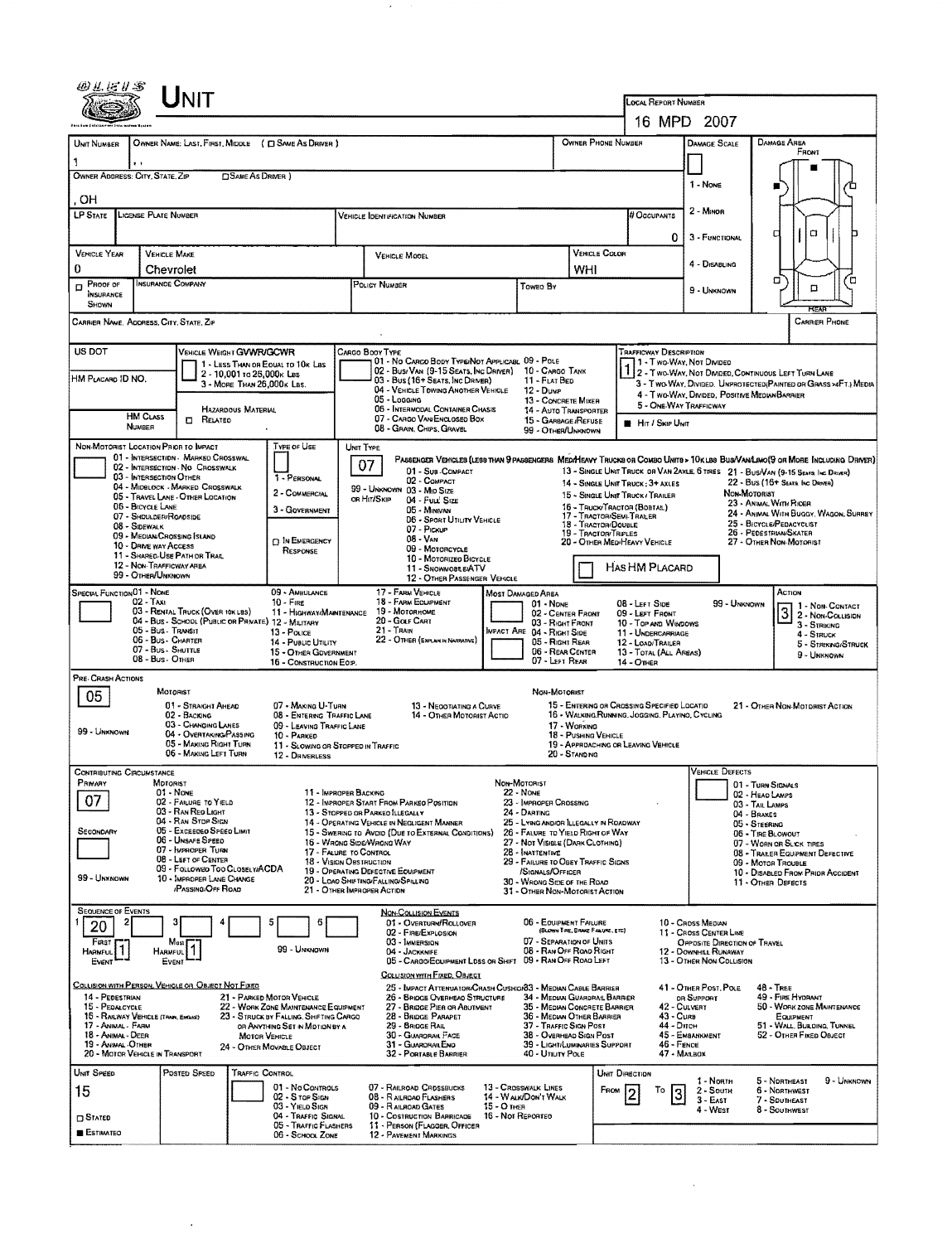| 16 MPD 2007<br>OWNER PHONE NUMBER<br>OWNER NAME: LAST, FIRST, MIDDLE ( C SAME AS DRIVER )<br><b>DAMAGE AREA</b><br>UNIT NUMBER<br><b>DAMAGE SCALE</b><br>FRONT<br>Goff, Gabriel, A<br>2<br>3<br>330-473-2914<br>n<br>OWNER ADDRESS: CITY, STATE, ZIP<br><b>CISAME AS DRIVER</b> )<br>1 - NONE<br>8264 TR 103, Millersburg, OH, 44654<br>2 - Minon<br>LP STATE LICENSE PLATE NUMBER<br># Occupants<br><b>VEHICLE IDENTIFICATION NUMBER</b><br>о<br>α<br>OН<br>GSU6537<br>1FTYR10D03PB35394<br>3 - FUNCTIONAL<br>1<br><b>VEHICLE YEAR</b><br>VEHICLE COLOR<br><b>VEHICLE MAKE</b><br>VEHICLE MODEL<br>4 - DISABLING<br>2003<br>Ford<br>GLD<br>Ranger<br>σ<br>ם′<br><b>INSURANCE COMPANY</b><br>PROOF OF<br>POLICY NUMBER<br>Toweo By<br>a<br>9 - UNKNOWN<br><b>INSURANCE</b><br>21648884<br>Progressive<br>SHOWN<br>CARRIER NAME, AODRESS, CITY, STATE, ZIP<br><b>CARRIER PHONE</b><br>US DOT<br>VEHICLE WEIGHT GVWR/GCWR<br>TRAFFICWAY DESCRIPTION<br>CARGO BOOY TYPE<br>01 - No CARGO BODY TYPE/NOT APPLICABL 09 - POLE<br>1 - Two-Way, Not Divese<br>1 - LESS THAN OR EQUAL TO 10K LBS<br>01<br>02 - Bus/ Van (9-15 Seats, Inc Driver)<br>10 - CARGO TANK<br>2 - Two-WAY, NOT DIVIDEO, CONTUNUOUS LEFT TURN LANE<br>2 - 10,001 to 26,000x Les<br>HM PLACARO ID NO.<br>03 - Bus (16+ SEATS, INC DRIVER)<br>11 - FLAT BEO<br>3 - MORE THAN 26,000K LBS.<br>3 - Two-WAY, DIVIDEO, UNPROTECTED(PAINTED OR GRASS >4FT.) MEDIA<br>04 - VEHICLE TOWING ANOTHER VEHICLE<br>$12 - D$ <sub>UMP</sub><br>4 - Two-Way, Divideo, Positive Median Barrier<br>05 - Locaina<br>13 - CONCRETE MIXER<br>5 - ONE-WAY TRAFFICWAY<br>06 - INTERMODAL CONTAINER CHASIS<br>HAZARDOUS MATERIAL<br>14 - AUTO TRANSPORTER<br><b>HM CLASS</b><br>07 - CARGO VAN/ENCLOSEO BOX<br>$\Box$ Related<br>15 - GARBAGE / REFUSE<br><b>CL Hir / Skie Unit</b><br><b>NUMBER</b><br>08 - GRAN, CHIPS, GRAVEL<br>99 - OTHER/LINKNOWN<br>NON-MOTORIST LOCATION PRIOR TO IMPACT<br>Type or Use<br>UNIT TYPE<br>01 - INTERSECTION MARKED CROSSWAL<br>PASSENGER VEHICLES (LESS THAN 9 PASSENGERS MED/HEAVY TRUCKS OR COMBO UNITS > 10K LBB BUS/VAM/LIMO(9 OR MORE INCLUDING DRIVER)<br>1<br>07<br>02 - INTERSECTION - NO CROSSWALK<br>13 - SINGLE UNIT TRUCK OR VAN ZAXLE, 6 TIRES 21 - BUS/VAN (9-15 SEATS, INC DRIVER)<br>01 - Sub-COMPACT<br>03 - INTERSECTION OTHER<br>02 - COMPACT<br>1 - PERSONAL<br>22 - Bus (16+ Stats, bic Daven)<br>14 - SINGLE UNIT TRUCK: 3+ AXLES<br>04 - MIDBLOCK - MARKED CROSSWALK<br>99 - UNKNOWN 03 - MIO SIZE<br><b>NON-MOTORIST</b><br>15 - SINGLE UNIT TRUCK / TRAILER<br>2 - COMMERCIAL<br>05 - TRAVEL LANE - OTHER LOCATION<br>OR HIT/SKIP<br>04 - FULL SIZE<br>23 - ANIMAL WITH RIDER<br>06 - BICYCLE LANE<br>16 - TRUCK/TRACTOR (BOSTAIL)<br>05 - Maniyan<br>3 - GOVERNMENT<br>24 - ANIMAL WITH BUGGY, WAGON, SURREY<br>17 - TRACTOR/SEMI-TRALER<br>07 - SHOULDER/ROADSIDE<br>06 - SPORT UTILITY VEHICLE<br>25 - BICYCLE/PEOACYCLIST<br>18 - Tractor/Double<br>08 - SIOEWALK<br>07 - Prokup<br>26 - PEDESTRIAN/SKATER<br>19 - TRACTOR/TRIPLES<br>09 - MEDIAN CROSSING ISLAND<br>$08 - V_{AM}$<br><b>IN EMERGENCY</b><br>20 - OTHER MEO/HEAVY VEHICLE<br>27 - OTHER NON-MOTORIST<br>10 - DRNE WAY ACCESS<br>09 - MOTORCYCLE<br>RESPONSE<br>11 - SHARED-USE PATH OR TRAIL<br>10 - MOTORIZEO BICYCLE<br>12 - Non Trafficway area<br><b>HASHM PLACARD</b><br>11 - SNOWMOBILE/ATV<br>99 - OTHER/UNKNOWN<br>12 - OTHER PASSENGER VEHICLE<br>SPECIAL FUNCTION 01 - NONE<br>09 - AMBULANCE<br>17 - FARM VEHICLE<br>ACTION<br>MOST DAMAGEO AREA<br>02 - TAXI<br>18 - FARM EQUIPMENT<br>$10 -$ Fire<br>08 - LEFT SIDE<br>99 - Unknown<br>01 None<br>1 - Non-Contact<br>01<br>09<br>03 - RENTAL TRUCK (OVER 10K LBS)<br>19 - MOTORHOME<br>11 - HIGHWAY/MAINTENANCE<br>$4 2 - \text{Non-Coulson}$<br>02 - CENTER FRONT<br>09 - LEFT FRONT<br>04 - BUS - SCHOOL (PUBLIC OR PRIVATE) 12 - MILITARY<br>20 - GOLF CART<br>03 - RIGHT FRONT<br>10 - TOP AND WINDOWS<br>3 - STRIKING<br>05 - Bus - Transit<br>$21 -$ Tran<br>MPACT ARE 04 - RIGHT SIDE<br>13 - Pouce<br>11 - UNDERCARRIAGE<br>4 - Struck<br>22 - OTHER (EXPLAN IN NARRATIVE)<br>06 - Bus Charter<br>05 - Right REAR<br>14 - PUBLIC UTILITY<br>12 - LOAO/TRAILER<br>5 - STRIKING/STRUCK<br>09<br>07 - Bus - SHUTTLE<br>06 - REAR CENTER<br>15 - OTHER GOVERNMENT<br>13 - TOTAL (ALL AREAS)<br>9 - UNKNOWN<br>08 - Bus OTHER<br>07 - LEET REAR<br>16 - CONSTRUCTION EQIP.<br>$14 - $ OTHER<br>PRE-CRASH ACTIONS<br>MOTORIST<br>NON-MOTORIST<br>11<br>01 - STRAIGHT AHEAD<br>07 - MARING U-TURN<br>15 - ENTERING OR CROSSING SPECIFIED LOCATIO<br>21 - OTHER NON-MOTORIST ACTION<br>13 - NEGOTIATING A CURVE<br>02 - BACKING<br>08 - ENTERING TRAFFIC LANE<br>14 - OTHER MOTORIST ACTIO<br>16 - WALKING, RUNNING, JOGGING, PLAYING, CYCLING<br>03 - CHANGING LANES<br>09 - LEAVING TRAFFIC LANE<br>17 - Working.<br>99 - UNKNOWN<br>04 - OVERTAKING/PASSING<br>18 - PUSHING VEHICLE<br>10 - PARKED<br>05 - MAKING RIGHT TURN<br>19 - APPROACHING OR LEAVING VEHICLE<br>11 - SLOWING OR STOPPED IN TRAFFIC<br>06 - MAKING LEFT TURN<br>20 - Standing<br>12 - DRIVERLESS<br>VEHICLE DEFECTS<br><b>CONTRIBUTING CIRCUMSTANCE</b><br>MOTORIST<br>NON-MOTORIST<br>PRIMARY<br>01 - TURN SIGNALS<br>01 - None<br>11 - IMPROPER BACKING<br>$22 - None$<br>02 - HEAD LAMPS<br>01<br>02 - FAILURE TO YIELD<br>12 - IMPROPER START FROM PARKED POSITION<br>23 - IMPROPER CROSSING<br>03 - TAIL LAMPS<br>03 - RAN REO LIGHT<br>24 - DARTING<br>13 - STOPPEO OR PARKEO ILLEGALLY<br>04 - BRAKES<br>04 - RAN STOP SIGN<br>14 - OPERATING VEHICLE IN NEGLIGENT MANNER<br>25 - LYING ANO/DR LLEGALLY IN ROADWAY<br>05 - STEERING<br>05 - Exceepeo Speeo Limit<br>SECONDARY<br>15 - SWERING TO AVOID (DUE TO EXTERNAL CONDITIONS)<br>26 - FALURE TO YIELO RIGHT OF WAY<br>06 - TIRE BLOWOUT<br>06 - UNSAFE SPEED<br>16 - WRONG SIDE/WRONG WAY<br>27 - NOT VISIBLE (DARK CLOTHING)<br>07 - WORN OR SLICK TIRES<br>07 - IMPROPER TURN<br>28 - INATTENTIVE<br>17 - FALURE TO CONTROL<br>08 - TRAILER EQUIPMENT DEFECTIVE<br>08 - LEFT OF CENTER<br>18 - VISION OBSTRUCTION<br>29 - FAILURE TO OBEY TRAFFIC SIGNS<br>09 - MOTOR TROUBLE<br>09 - FOLLOWED TOO CLOSELY/ACDA<br>19 - OPERATING DEFECTIVE EQUIPMENT<br>/SIGNALS/OFFICER<br>10 - DISABLEO FROM PRIOR ACCIDENT<br>99 - UNKNOWN<br>10 - IMPROPER LANE CHANGE<br>20 - LOAD SHIFTING/FALLING/SPILLING<br>30 - WRONG SIDE OF THE ROAD<br>11 - OTHER DEFECTS<br><b>PASSING/OFF ROAD</b><br>21 - OTHER IMPROPER ACTION<br>31 - OTHER NON-MOTORIST ACTION<br><b>SEQUENCE OF EVENTS</b><br><b>NON-COLLISION EVENTS</b><br>06 - EQUIPMENT FAILURE<br>5<br>01 - OVERTURN/ROLLOVER<br>10 - Cross Median<br>6<br>20<br>(BLOWN TIRE, BRAKE FAILURE, ETC)<br>11 - Cross CENTER LINE<br>02 - FIRE/EXPLOSION<br>07 - SEPARATION OF UNITS<br>03 - IMMERSION<br>OPPOSITE DIRECTION OF TRAVEL<br>First<br>Most<br>99 - UNKNOWN<br>08 - RAN OFF ROAD RIGHT<br>04 - JACKKNIFE<br>12 - DOWNHILL RUNAWAY<br><b>HARMFUL</b><br><b>HARMFUL</b><br>05 - CARGO/EQUIPMENT LOSS OR SHIFT 09 - RAN OFF ROAD LEFT<br>13 - OTHER NON-COLLISION<br>Event<br>EVENT<br>COLLISION WITH FIXED, OBJECT<br>COLLISION WITH PERSON, VEHICLE OR OBJECT NOT FIXED<br>25 - IMPACT ATTENUATOR/CRASH CUSHIOI83 - MEOIAN CABLE BARRIER<br>41 - OTHER POST, POLE<br>48 - Тяєє<br>14 - PEDESTRIAN<br>21 - PARKEO MOTOR VEHICLE<br>26 - BRIDGE OVERHEAD STRUCTURE<br>34 - Meckn Guardrail Barrier<br>49 - FIRE HYDRANT<br>OR SUPPORT<br>27 - BRIDGE PIER OR ABUTMENT<br>35 - Median Concrete Barrier<br>42 - CULVERT<br>50 - WORK ZONE MAINTENANCE<br>15 - PEOALCYCLE<br>22 - WORK ZONE MAINTENANCE EQUIPMENT<br>28 - BRIDDE PARAPET<br>36 - MEDAN OTHER BARRIER<br>43 - Cuna<br>16 - RAILWAY VEHICLE (TRAIN, ENGINE)<br>23 - STRUCK BY FALLING, SHIFTING CARGO<br>EQUIPMENT<br>37 - Traffic Sign Post<br>44 - Опсн<br>51 - WALL, BUROING, TUNNEL<br>17 - ANIMAL - FARM<br>OR ANYTHING SET IN MOTION BY A<br>29 - BRIDGE RAIL<br>45 - EMBANKMENT<br>52 - OTHER FIXEO OBJECT<br>18 - Animal - Deer<br>30 - GUARORAIL FACE<br>38 - OVERHEAD SIGN POST<br><b>MOTOR VEHICLE</b><br>19 - ANMAL-OTHER<br>39 - LIGHT/LUMINARIES SUPPORT<br>46 - FENCE<br>31 - GUARORAILENO<br>24 - OTHER MOVABLE OBJECT<br>20 - MOTOR VEHICLE IN TRANSPORT<br>32 - PORTABLE BARRIER<br>40 - UTILITY POLE<br>47 - MAILBOX<br>Unit Speed<br>Posteo Speeo<br><b>TRAFFIC CONTROL</b><br><b>UNIT DIRECTION</b><br>9 - Unknown<br>1 - North<br>5 - NORTHEAST<br>01 - No CONTROLS<br>07 - RAILROAO CROSSBUCKS<br>13 - CROSSWALK LINES<br>25<br>02<br>FROM<br>6 - NORTHWEST<br>0<br>Τо<br>2 - South<br>14 - WALK/DON'T WALK<br>02 - S rop Sign<br>08 - RAILROAD FLASHERS<br>3 - East<br>7 - SOUTHEAST<br>03 - YIELD SIGN<br>15 - О тнея<br>09 - RAILROAD GATES<br>4 - West<br>8 - Southwest<br>04 - TRAFFIC SIGNAL<br>10 - COSTRUCTION BARRICADE<br>16 - Not Reported<br><b>B</b> STATED<br>05 - TRAFFIC FLASHERS<br>11 - PERSON (FLAGGER, OFFICER<br><b>CI ESTIMATEO</b><br>06 - SCHOOL ZONE<br>12 - PAVEMENT MARKINGS |  |         |  |  |  |  |  |  |  |  |  |  |  |                            |  |  |  |  |  |  |  |
|-----------------------------------------------------------------------------------------------------------------------------------------------------------------------------------------------------------------------------------------------------------------------------------------------------------------------------------------------------------------------------------------------------------------------------------------------------------------------------------------------------------------------------------------------------------------------------------------------------------------------------------------------------------------------------------------------------------------------------------------------------------------------------------------------------------------------------------------------------------------------------------------------------------------------------------------------------------------------------------------------------------------------------------------------------------------------------------------------------------------------------------------------------------------------------------------------------------------------------------------------------------------------------------------------------------------------------------------------------------------------------------------------------------------------------------------------------------------------------------------------------------------------------------------------------------------------------------------------------------------------------------------------------------------------------------------------------------------------------------------------------------------------------------------------------------------------------------------------------------------------------------------------------------------------------------------------------------------------------------------------------------------------------------------------------------------------------------------------------------------------------------------------------------------------------------------------------------------------------------------------------------------------------------------------------------------------------------------------------------------------------------------------------------------------------------------------------------------------------------------------------------------------------------------------------------------------------------------------------------------------------------------------------------------------------------------------------------------------------------------------------------------------------------------------------------------------------------------------------------------------------------------------------------------------------------------------------------------------------------------------------------------------------------------------------------------------------------------------------------------------------------------------------------------------------------------------------------------------------------------------------------------------------------------------------------------------------------------------------------------------------------------------------------------------------------------------------------------------------------------------------------------------------------------------------------------------------------------------------------------------------------------------------------------------------------------------------------------------------------------------------------------------------------------------------------------------------------------------------------------------------------------------------------------------------------------------------------------------------------------------------------------------------------------------------------------------------------------------------------------------------------------------------------------------------------------------------------------------------------------------------------------------------------------------------------------------------------------------------------------------------------------------------------------------------------------------------------------------------------------------------------------------------------------------------------------------------------------------------------------------------------------------------------------------------------------------------------------------------------------------------------------------------------------------------------------------------------------------------------------------------------------------------------------------------------------------------------------------------------------------------------------------------------------------------------------------------------------------------------------------------------------------------------------------------------------------------------------------------------------------------------------------------------------------------------------------------------------------------------------------------------------------------------------------------------------------------------------------------------------------------------------------------------------------------------------------------------------------------------------------------------------------------------------------------------------------------------------------------------------------------------------------------------------------------------------------------------------------------------------------------------------------------------------------------------------------------------------------------------------------------------------------------------------------------------------------------------------------------------------------------------------------------------------------------------------------------------------------------------------------------------------------------------------------------------------------------------------------------------------------------------------------------------------------------------------------------------------------------------------------------------------------------------------------------------------------------------------------------------------------------------------------------------------------------------------------------------------------------------------------------------------------------------------------------------------------------------------------------------------------------------------------------------------------------------------------------------------------------------------------------------------------------------------------------------------------------------------------------------------------------------------------------------------------------------------------------------------------------------------------------------------------------------------------------------------------------------------------------------------------------------------------------------------------------------------------------------------------------------------------------------------------------------------------------------------------------------------------------------------------------------------------------------------------------------------------------------------------------------------------------------------------------------------------------------------------------------------------------------------------------------------------------------------------------------------------------------------------------------------------------------------------------------------------------------------------------------------------------------------------------------------------------------------------------------------------------------------------------------------------------------------------------------------------------------------------------------------------------------------------------------------------------------------------------------------------------------------------------------------------------------------------------------------------------------------------------------------------------------------------------------------------------------------------------------------------------------------------------------------------------------------------------------------------------------------------------------------------------------------------------------------------------------------------------------------------------------------------------------------------------------------------|--|---------|--|--|--|--|--|--|--|--|--|--|--|----------------------------|--|--|--|--|--|--|--|
|                                                                                                                                                                                                                                                                                                                                                                                                                                                                                                                                                                                                                                                                                                                                                                                                                                                                                                                                                                                                                                                                                                                                                                                                                                                                                                                                                                                                                                                                                                                                                                                                                                                                                                                                                                                                                                                                                                                                                                                                                                                                                                                                                                                                                                                                                                                                                                                                                                                                                                                                                                                                                                                                                                                                                                                                                                                                                                                                                                                                                                                                                                                                                                                                                                                                                                                                                                                                                                                                                                                                                                                                                                                                                                                                                                                                                                                                                                                                                                                                                                                                                                                                                                                                                                                                                                                                                                                                                                                                                                                                                                                                                                                                                                                                                                                                                                                                                                                                                                                                                                                                                                                                                                                                                                                                                                                                                                                                                                                                                                                                                                                                                                                                                                                                                                                                                                                                                                                                                                                                                                                                                                                                                                                                                                                                                                                                                                                                                                                                                                                                                                                                                                                                                                                                                                                                                                                                                                                                                                                                                                                                                                                                                                                                                                                                                                                                                                                                                                                                                                                                                                                                                                                                                                                                                                                                                                                                                                                                                                                                                                                                                                                                                                                                                                                                                                                                                                                                                                                                                                                                                                                                                                                                                                                                                                                                                                                                                                                                                                                                                       |  | $U$ NIT |  |  |  |  |  |  |  |  |  |  |  | <b>LOCAL REPORT NUMBER</b> |  |  |  |  |  |  |  |
|                                                                                                                                                                                                                                                                                                                                                                                                                                                                                                                                                                                                                                                                                                                                                                                                                                                                                                                                                                                                                                                                                                                                                                                                                                                                                                                                                                                                                                                                                                                                                                                                                                                                                                                                                                                                                                                                                                                                                                                                                                                                                                                                                                                                                                                                                                                                                                                                                                                                                                                                                                                                                                                                                                                                                                                                                                                                                                                                                                                                                                                                                                                                                                                                                                                                                                                                                                                                                                                                                                                                                                                                                                                                                                                                                                                                                                                                                                                                                                                                                                                                                                                                                                                                                                                                                                                                                                                                                                                                                                                                                                                                                                                                                                                                                                                                                                                                                                                                                                                                                                                                                                                                                                                                                                                                                                                                                                                                                                                                                                                                                                                                                                                                                                                                                                                                                                                                                                                                                                                                                                                                                                                                                                                                                                                                                                                                                                                                                                                                                                                                                                                                                                                                                                                                                                                                                                                                                                                                                                                                                                                                                                                                                                                                                                                                                                                                                                                                                                                                                                                                                                                                                                                                                                                                                                                                                                                                                                                                                                                                                                                                                                                                                                                                                                                                                                                                                                                                                                                                                                                                                                                                                                                                                                                                                                                                                                                                                                                                                                                                                       |  |         |  |  |  |  |  |  |  |  |  |  |  |                            |  |  |  |  |  |  |  |
|                                                                                                                                                                                                                                                                                                                                                                                                                                                                                                                                                                                                                                                                                                                                                                                                                                                                                                                                                                                                                                                                                                                                                                                                                                                                                                                                                                                                                                                                                                                                                                                                                                                                                                                                                                                                                                                                                                                                                                                                                                                                                                                                                                                                                                                                                                                                                                                                                                                                                                                                                                                                                                                                                                                                                                                                                                                                                                                                                                                                                                                                                                                                                                                                                                                                                                                                                                                                                                                                                                                                                                                                                                                                                                                                                                                                                                                                                                                                                                                                                                                                                                                                                                                                                                                                                                                                                                                                                                                                                                                                                                                                                                                                                                                                                                                                                                                                                                                                                                                                                                                                                                                                                                                                                                                                                                                                                                                                                                                                                                                                                                                                                                                                                                                                                                                                                                                                                                                                                                                                                                                                                                                                                                                                                                                                                                                                                                                                                                                                                                                                                                                                                                                                                                                                                                                                                                                                                                                                                                                                                                                                                                                                                                                                                                                                                                                                                                                                                                                                                                                                                                                                                                                                                                                                                                                                                                                                                                                                                                                                                                                                                                                                                                                                                                                                                                                                                                                                                                                                                                                                                                                                                                                                                                                                                                                                                                                                                                                                                                                                                       |  |         |  |  |  |  |  |  |  |  |  |  |  |                            |  |  |  |  |  |  |  |
|                                                                                                                                                                                                                                                                                                                                                                                                                                                                                                                                                                                                                                                                                                                                                                                                                                                                                                                                                                                                                                                                                                                                                                                                                                                                                                                                                                                                                                                                                                                                                                                                                                                                                                                                                                                                                                                                                                                                                                                                                                                                                                                                                                                                                                                                                                                                                                                                                                                                                                                                                                                                                                                                                                                                                                                                                                                                                                                                                                                                                                                                                                                                                                                                                                                                                                                                                                                                                                                                                                                                                                                                                                                                                                                                                                                                                                                                                                                                                                                                                                                                                                                                                                                                                                                                                                                                                                                                                                                                                                                                                                                                                                                                                                                                                                                                                                                                                                                                                                                                                                                                                                                                                                                                                                                                                                                                                                                                                                                                                                                                                                                                                                                                                                                                                                                                                                                                                                                                                                                                                                                                                                                                                                                                                                                                                                                                                                                                                                                                                                                                                                                                                                                                                                                                                                                                                                                                                                                                                                                                                                                                                                                                                                                                                                                                                                                                                                                                                                                                                                                                                                                                                                                                                                                                                                                                                                                                                                                                                                                                                                                                                                                                                                                                                                                                                                                                                                                                                                                                                                                                                                                                                                                                                                                                                                                                                                                                                                                                                                                                                       |  |         |  |  |  |  |  |  |  |  |  |  |  |                            |  |  |  |  |  |  |  |
|                                                                                                                                                                                                                                                                                                                                                                                                                                                                                                                                                                                                                                                                                                                                                                                                                                                                                                                                                                                                                                                                                                                                                                                                                                                                                                                                                                                                                                                                                                                                                                                                                                                                                                                                                                                                                                                                                                                                                                                                                                                                                                                                                                                                                                                                                                                                                                                                                                                                                                                                                                                                                                                                                                                                                                                                                                                                                                                                                                                                                                                                                                                                                                                                                                                                                                                                                                                                                                                                                                                                                                                                                                                                                                                                                                                                                                                                                                                                                                                                                                                                                                                                                                                                                                                                                                                                                                                                                                                                                                                                                                                                                                                                                                                                                                                                                                                                                                                                                                                                                                                                                                                                                                                                                                                                                                                                                                                                                                                                                                                                                                                                                                                                                                                                                                                                                                                                                                                                                                                                                                                                                                                                                                                                                                                                                                                                                                                                                                                                                                                                                                                                                                                                                                                                                                                                                                                                                                                                                                                                                                                                                                                                                                                                                                                                                                                                                                                                                                                                                                                                                                                                                                                                                                                                                                                                                                                                                                                                                                                                                                                                                                                                                                                                                                                                                                                                                                                                                                                                                                                                                                                                                                                                                                                                                                                                                                                                                                                                                                                                                       |  |         |  |  |  |  |  |  |  |  |  |  |  |                            |  |  |  |  |  |  |  |
|                                                                                                                                                                                                                                                                                                                                                                                                                                                                                                                                                                                                                                                                                                                                                                                                                                                                                                                                                                                                                                                                                                                                                                                                                                                                                                                                                                                                                                                                                                                                                                                                                                                                                                                                                                                                                                                                                                                                                                                                                                                                                                                                                                                                                                                                                                                                                                                                                                                                                                                                                                                                                                                                                                                                                                                                                                                                                                                                                                                                                                                                                                                                                                                                                                                                                                                                                                                                                                                                                                                                                                                                                                                                                                                                                                                                                                                                                                                                                                                                                                                                                                                                                                                                                                                                                                                                                                                                                                                                                                                                                                                                                                                                                                                                                                                                                                                                                                                                                                                                                                                                                                                                                                                                                                                                                                                                                                                                                                                                                                                                                                                                                                                                                                                                                                                                                                                                                                                                                                                                                                                                                                                                                                                                                                                                                                                                                                                                                                                                                                                                                                                                                                                                                                                                                                                                                                                                                                                                                                                                                                                                                                                                                                                                                                                                                                                                                                                                                                                                                                                                                                                                                                                                                                                                                                                                                                                                                                                                                                                                                                                                                                                                                                                                                                                                                                                                                                                                                                                                                                                                                                                                                                                                                                                                                                                                                                                                                                                                                                                                                       |  |         |  |  |  |  |  |  |  |  |  |  |  |                            |  |  |  |  |  |  |  |
|                                                                                                                                                                                                                                                                                                                                                                                                                                                                                                                                                                                                                                                                                                                                                                                                                                                                                                                                                                                                                                                                                                                                                                                                                                                                                                                                                                                                                                                                                                                                                                                                                                                                                                                                                                                                                                                                                                                                                                                                                                                                                                                                                                                                                                                                                                                                                                                                                                                                                                                                                                                                                                                                                                                                                                                                                                                                                                                                                                                                                                                                                                                                                                                                                                                                                                                                                                                                                                                                                                                                                                                                                                                                                                                                                                                                                                                                                                                                                                                                                                                                                                                                                                                                                                                                                                                                                                                                                                                                                                                                                                                                                                                                                                                                                                                                                                                                                                                                                                                                                                                                                                                                                                                                                                                                                                                                                                                                                                                                                                                                                                                                                                                                                                                                                                                                                                                                                                                                                                                                                                                                                                                                                                                                                                                                                                                                                                                                                                                                                                                                                                                                                                                                                                                                                                                                                                                                                                                                                                                                                                                                                                                                                                                                                                                                                                                                                                                                                                                                                                                                                                                                                                                                                                                                                                                                                                                                                                                                                                                                                                                                                                                                                                                                                                                                                                                                                                                                                                                                                                                                                                                                                                                                                                                                                                                                                                                                                                                                                                                                                       |  |         |  |  |  |  |  |  |  |  |  |  |  |                            |  |  |  |  |  |  |  |
|                                                                                                                                                                                                                                                                                                                                                                                                                                                                                                                                                                                                                                                                                                                                                                                                                                                                                                                                                                                                                                                                                                                                                                                                                                                                                                                                                                                                                                                                                                                                                                                                                                                                                                                                                                                                                                                                                                                                                                                                                                                                                                                                                                                                                                                                                                                                                                                                                                                                                                                                                                                                                                                                                                                                                                                                                                                                                                                                                                                                                                                                                                                                                                                                                                                                                                                                                                                                                                                                                                                                                                                                                                                                                                                                                                                                                                                                                                                                                                                                                                                                                                                                                                                                                                                                                                                                                                                                                                                                                                                                                                                                                                                                                                                                                                                                                                                                                                                                                                                                                                                                                                                                                                                                                                                                                                                                                                                                                                                                                                                                                                                                                                                                                                                                                                                                                                                                                                                                                                                                                                                                                                                                                                                                                                                                                                                                                                                                                                                                                                                                                                                                                                                                                                                                                                                                                                                                                                                                                                                                                                                                                                                                                                                                                                                                                                                                                                                                                                                                                                                                                                                                                                                                                                                                                                                                                                                                                                                                                                                                                                                                                                                                                                                                                                                                                                                                                                                                                                                                                                                                                                                                                                                                                                                                                                                                                                                                                                                                                                                                                       |  |         |  |  |  |  |  |  |  |  |  |  |  |                            |  |  |  |  |  |  |  |
|                                                                                                                                                                                                                                                                                                                                                                                                                                                                                                                                                                                                                                                                                                                                                                                                                                                                                                                                                                                                                                                                                                                                                                                                                                                                                                                                                                                                                                                                                                                                                                                                                                                                                                                                                                                                                                                                                                                                                                                                                                                                                                                                                                                                                                                                                                                                                                                                                                                                                                                                                                                                                                                                                                                                                                                                                                                                                                                                                                                                                                                                                                                                                                                                                                                                                                                                                                                                                                                                                                                                                                                                                                                                                                                                                                                                                                                                                                                                                                                                                                                                                                                                                                                                                                                                                                                                                                                                                                                                                                                                                                                                                                                                                                                                                                                                                                                                                                                                                                                                                                                                                                                                                                                                                                                                                                                                                                                                                                                                                                                                                                                                                                                                                                                                                                                                                                                                                                                                                                                                                                                                                                                                                                                                                                                                                                                                                                                                                                                                                                                                                                                                                                                                                                                                                                                                                                                                                                                                                                                                                                                                                                                                                                                                                                                                                                                                                                                                                                                                                                                                                                                                                                                                                                                                                                                                                                                                                                                                                                                                                                                                                                                                                                                                                                                                                                                                                                                                                                                                                                                                                                                                                                                                                                                                                                                                                                                                                                                                                                                                                       |  |         |  |  |  |  |  |  |  |  |  |  |  |                            |  |  |  |  |  |  |  |
|                                                                                                                                                                                                                                                                                                                                                                                                                                                                                                                                                                                                                                                                                                                                                                                                                                                                                                                                                                                                                                                                                                                                                                                                                                                                                                                                                                                                                                                                                                                                                                                                                                                                                                                                                                                                                                                                                                                                                                                                                                                                                                                                                                                                                                                                                                                                                                                                                                                                                                                                                                                                                                                                                                                                                                                                                                                                                                                                                                                                                                                                                                                                                                                                                                                                                                                                                                                                                                                                                                                                                                                                                                                                                                                                                                                                                                                                                                                                                                                                                                                                                                                                                                                                                                                                                                                                                                                                                                                                                                                                                                                                                                                                                                                                                                                                                                                                                                                                                                                                                                                                                                                                                                                                                                                                                                                                                                                                                                                                                                                                                                                                                                                                                                                                                                                                                                                                                                                                                                                                                                                                                                                                                                                                                                                                                                                                                                                                                                                                                                                                                                                                                                                                                                                                                                                                                                                                                                                                                                                                                                                                                                                                                                                                                                                                                                                                                                                                                                                                                                                                                                                                                                                                                                                                                                                                                                                                                                                                                                                                                                                                                                                                                                                                                                                                                                                                                                                                                                                                                                                                                                                                                                                                                                                                                                                                                                                                                                                                                                                                                       |  |         |  |  |  |  |  |  |  |  |  |  |  |                            |  |  |  |  |  |  |  |
|                                                                                                                                                                                                                                                                                                                                                                                                                                                                                                                                                                                                                                                                                                                                                                                                                                                                                                                                                                                                                                                                                                                                                                                                                                                                                                                                                                                                                                                                                                                                                                                                                                                                                                                                                                                                                                                                                                                                                                                                                                                                                                                                                                                                                                                                                                                                                                                                                                                                                                                                                                                                                                                                                                                                                                                                                                                                                                                                                                                                                                                                                                                                                                                                                                                                                                                                                                                                                                                                                                                                                                                                                                                                                                                                                                                                                                                                                                                                                                                                                                                                                                                                                                                                                                                                                                                                                                                                                                                                                                                                                                                                                                                                                                                                                                                                                                                                                                                                                                                                                                                                                                                                                                                                                                                                                                                                                                                                                                                                                                                                                                                                                                                                                                                                                                                                                                                                                                                                                                                                                                                                                                                                                                                                                                                                                                                                                                                                                                                                                                                                                                                                                                                                                                                                                                                                                                                                                                                                                                                                                                                                                                                                                                                                                                                                                                                                                                                                                                                                                                                                                                                                                                                                                                                                                                                                                                                                                                                                                                                                                                                                                                                                                                                                                                                                                                                                                                                                                                                                                                                                                                                                                                                                                                                                                                                                                                                                                                                                                                                                                       |  |         |  |  |  |  |  |  |  |  |  |  |  |                            |  |  |  |  |  |  |  |
|                                                                                                                                                                                                                                                                                                                                                                                                                                                                                                                                                                                                                                                                                                                                                                                                                                                                                                                                                                                                                                                                                                                                                                                                                                                                                                                                                                                                                                                                                                                                                                                                                                                                                                                                                                                                                                                                                                                                                                                                                                                                                                                                                                                                                                                                                                                                                                                                                                                                                                                                                                                                                                                                                                                                                                                                                                                                                                                                                                                                                                                                                                                                                                                                                                                                                                                                                                                                                                                                                                                                                                                                                                                                                                                                                                                                                                                                                                                                                                                                                                                                                                                                                                                                                                                                                                                                                                                                                                                                                                                                                                                                                                                                                                                                                                                                                                                                                                                                                                                                                                                                                                                                                                                                                                                                                                                                                                                                                                                                                                                                                                                                                                                                                                                                                                                                                                                                                                                                                                                                                                                                                                                                                                                                                                                                                                                                                                                                                                                                                                                                                                                                                                                                                                                                                                                                                                                                                                                                                                                                                                                                                                                                                                                                                                                                                                                                                                                                                                                                                                                                                                                                                                                                                                                                                                                                                                                                                                                                                                                                                                                                                                                                                                                                                                                                                                                                                                                                                                                                                                                                                                                                                                                                                                                                                                                                                                                                                                                                                                                                                       |  |         |  |  |  |  |  |  |  |  |  |  |  |                            |  |  |  |  |  |  |  |
|                                                                                                                                                                                                                                                                                                                                                                                                                                                                                                                                                                                                                                                                                                                                                                                                                                                                                                                                                                                                                                                                                                                                                                                                                                                                                                                                                                                                                                                                                                                                                                                                                                                                                                                                                                                                                                                                                                                                                                                                                                                                                                                                                                                                                                                                                                                                                                                                                                                                                                                                                                                                                                                                                                                                                                                                                                                                                                                                                                                                                                                                                                                                                                                                                                                                                                                                                                                                                                                                                                                                                                                                                                                                                                                                                                                                                                                                                                                                                                                                                                                                                                                                                                                                                                                                                                                                                                                                                                                                                                                                                                                                                                                                                                                                                                                                                                                                                                                                                                                                                                                                                                                                                                                                                                                                                                                                                                                                                                                                                                                                                                                                                                                                                                                                                                                                                                                                                                                                                                                                                                                                                                                                                                                                                                                                                                                                                                                                                                                                                                                                                                                                                                                                                                                                                                                                                                                                                                                                                                                                                                                                                                                                                                                                                                                                                                                                                                                                                                                                                                                                                                                                                                                                                                                                                                                                                                                                                                                                                                                                                                                                                                                                                                                                                                                                                                                                                                                                                                                                                                                                                                                                                                                                                                                                                                                                                                                                                                                                                                                                                       |  |         |  |  |  |  |  |  |  |  |  |  |  |                            |  |  |  |  |  |  |  |
|                                                                                                                                                                                                                                                                                                                                                                                                                                                                                                                                                                                                                                                                                                                                                                                                                                                                                                                                                                                                                                                                                                                                                                                                                                                                                                                                                                                                                                                                                                                                                                                                                                                                                                                                                                                                                                                                                                                                                                                                                                                                                                                                                                                                                                                                                                                                                                                                                                                                                                                                                                                                                                                                                                                                                                                                                                                                                                                                                                                                                                                                                                                                                                                                                                                                                                                                                                                                                                                                                                                                                                                                                                                                                                                                                                                                                                                                                                                                                                                                                                                                                                                                                                                                                                                                                                                                                                                                                                                                                                                                                                                                                                                                                                                                                                                                                                                                                                                                                                                                                                                                                                                                                                                                                                                                                                                                                                                                                                                                                                                                                                                                                                                                                                                                                                                                                                                                                                                                                                                                                                                                                                                                                                                                                                                                                                                                                                                                                                                                                                                                                                                                                                                                                                                                                                                                                                                                                                                                                                                                                                                                                                                                                                                                                                                                                                                                                                                                                                                                                                                                                                                                                                                                                                                                                                                                                                                                                                                                                                                                                                                                                                                                                                                                                                                                                                                                                                                                                                                                                                                                                                                                                                                                                                                                                                                                                                                                                                                                                                                                                       |  |         |  |  |  |  |  |  |  |  |  |  |  |                            |  |  |  |  |  |  |  |
|                                                                                                                                                                                                                                                                                                                                                                                                                                                                                                                                                                                                                                                                                                                                                                                                                                                                                                                                                                                                                                                                                                                                                                                                                                                                                                                                                                                                                                                                                                                                                                                                                                                                                                                                                                                                                                                                                                                                                                                                                                                                                                                                                                                                                                                                                                                                                                                                                                                                                                                                                                                                                                                                                                                                                                                                                                                                                                                                                                                                                                                                                                                                                                                                                                                                                                                                                                                                                                                                                                                                                                                                                                                                                                                                                                                                                                                                                                                                                                                                                                                                                                                                                                                                                                                                                                                                                                                                                                                                                                                                                                                                                                                                                                                                                                                                                                                                                                                                                                                                                                                                                                                                                                                                                                                                                                                                                                                                                                                                                                                                                                                                                                                                                                                                                                                                                                                                                                                                                                                                                                                                                                                                                                                                                                                                                                                                                                                                                                                                                                                                                                                                                                                                                                                                                                                                                                                                                                                                                                                                                                                                                                                                                                                                                                                                                                                                                                                                                                                                                                                                                                                                                                                                                                                                                                                                                                                                                                                                                                                                                                                                                                                                                                                                                                                                                                                                                                                                                                                                                                                                                                                                                                                                                                                                                                                                                                                                                                                                                                                                                       |  |         |  |  |  |  |  |  |  |  |  |  |  |                            |  |  |  |  |  |  |  |
|                                                                                                                                                                                                                                                                                                                                                                                                                                                                                                                                                                                                                                                                                                                                                                                                                                                                                                                                                                                                                                                                                                                                                                                                                                                                                                                                                                                                                                                                                                                                                                                                                                                                                                                                                                                                                                                                                                                                                                                                                                                                                                                                                                                                                                                                                                                                                                                                                                                                                                                                                                                                                                                                                                                                                                                                                                                                                                                                                                                                                                                                                                                                                                                                                                                                                                                                                                                                                                                                                                                                                                                                                                                                                                                                                                                                                                                                                                                                                                                                                                                                                                                                                                                                                                                                                                                                                                                                                                                                                                                                                                                                                                                                                                                                                                                                                                                                                                                                                                                                                                                                                                                                                                                                                                                                                                                                                                                                                                                                                                                                                                                                                                                                                                                                                                                                                                                                                                                                                                                                                                                                                                                                                                                                                                                                                                                                                                                                                                                                                                                                                                                                                                                                                                                                                                                                                                                                                                                                                                                                                                                                                                                                                                                                                                                                                                                                                                                                                                                                                                                                                                                                                                                                                                                                                                                                                                                                                                                                                                                                                                                                                                                                                                                                                                                                                                                                                                                                                                                                                                                                                                                                                                                                                                                                                                                                                                                                                                                                                                                                                       |  |         |  |  |  |  |  |  |  |  |  |  |  |                            |  |  |  |  |  |  |  |
|                                                                                                                                                                                                                                                                                                                                                                                                                                                                                                                                                                                                                                                                                                                                                                                                                                                                                                                                                                                                                                                                                                                                                                                                                                                                                                                                                                                                                                                                                                                                                                                                                                                                                                                                                                                                                                                                                                                                                                                                                                                                                                                                                                                                                                                                                                                                                                                                                                                                                                                                                                                                                                                                                                                                                                                                                                                                                                                                                                                                                                                                                                                                                                                                                                                                                                                                                                                                                                                                                                                                                                                                                                                                                                                                                                                                                                                                                                                                                                                                                                                                                                                                                                                                                                                                                                                                                                                                                                                                                                                                                                                                                                                                                                                                                                                                                                                                                                                                                                                                                                                                                                                                                                                                                                                                                                                                                                                                                                                                                                                                                                                                                                                                                                                                                                                                                                                                                                                                                                                                                                                                                                                                                                                                                                                                                                                                                                                                                                                                                                                                                                                                                                                                                                                                                                                                                                                                                                                                                                                                                                                                                                                                                                                                                                                                                                                                                                                                                                                                                                                                                                                                                                                                                                                                                                                                                                                                                                                                                                                                                                                                                                                                                                                                                                                                                                                                                                                                                                                                                                                                                                                                                                                                                                                                                                                                                                                                                                                                                                                                                       |  |         |  |  |  |  |  |  |  |  |  |  |  |                            |  |  |  |  |  |  |  |
|                                                                                                                                                                                                                                                                                                                                                                                                                                                                                                                                                                                                                                                                                                                                                                                                                                                                                                                                                                                                                                                                                                                                                                                                                                                                                                                                                                                                                                                                                                                                                                                                                                                                                                                                                                                                                                                                                                                                                                                                                                                                                                                                                                                                                                                                                                                                                                                                                                                                                                                                                                                                                                                                                                                                                                                                                                                                                                                                                                                                                                                                                                                                                                                                                                                                                                                                                                                                                                                                                                                                                                                                                                                                                                                                                                                                                                                                                                                                                                                                                                                                                                                                                                                                                                                                                                                                                                                                                                                                                                                                                                                                                                                                                                                                                                                                                                                                                                                                                                                                                                                                                                                                                                                                                                                                                                                                                                                                                                                                                                                                                                                                                                                                                                                                                                                                                                                                                                                                                                                                                                                                                                                                                                                                                                                                                                                                                                                                                                                                                                                                                                                                                                                                                                                                                                                                                                                                                                                                                                                                                                                                                                                                                                                                                                                                                                                                                                                                                                                                                                                                                                                                                                                                                                                                                                                                                                                                                                                                                                                                                                                                                                                                                                                                                                                                                                                                                                                                                                                                                                                                                                                                                                                                                                                                                                                                                                                                                                                                                                                                                       |  |         |  |  |  |  |  |  |  |  |  |  |  |                            |  |  |  |  |  |  |  |
|                                                                                                                                                                                                                                                                                                                                                                                                                                                                                                                                                                                                                                                                                                                                                                                                                                                                                                                                                                                                                                                                                                                                                                                                                                                                                                                                                                                                                                                                                                                                                                                                                                                                                                                                                                                                                                                                                                                                                                                                                                                                                                                                                                                                                                                                                                                                                                                                                                                                                                                                                                                                                                                                                                                                                                                                                                                                                                                                                                                                                                                                                                                                                                                                                                                                                                                                                                                                                                                                                                                                                                                                                                                                                                                                                                                                                                                                                                                                                                                                                                                                                                                                                                                                                                                                                                                                                                                                                                                                                                                                                                                                                                                                                                                                                                                                                                                                                                                                                                                                                                                                                                                                                                                                                                                                                                                                                                                                                                                                                                                                                                                                                                                                                                                                                                                                                                                                                                                                                                                                                                                                                                                                                                                                                                                                                                                                                                                                                                                                                                                                                                                                                                                                                                                                                                                                                                                                                                                                                                                                                                                                                                                                                                                                                                                                                                                                                                                                                                                                                                                                                                                                                                                                                                                                                                                                                                                                                                                                                                                                                                                                                                                                                                                                                                                                                                                                                                                                                                                                                                                                                                                                                                                                                                                                                                                                                                                                                                                                                                                                                       |  |         |  |  |  |  |  |  |  |  |  |  |  |                            |  |  |  |  |  |  |  |
|                                                                                                                                                                                                                                                                                                                                                                                                                                                                                                                                                                                                                                                                                                                                                                                                                                                                                                                                                                                                                                                                                                                                                                                                                                                                                                                                                                                                                                                                                                                                                                                                                                                                                                                                                                                                                                                                                                                                                                                                                                                                                                                                                                                                                                                                                                                                                                                                                                                                                                                                                                                                                                                                                                                                                                                                                                                                                                                                                                                                                                                                                                                                                                                                                                                                                                                                                                                                                                                                                                                                                                                                                                                                                                                                                                                                                                                                                                                                                                                                                                                                                                                                                                                                                                                                                                                                                                                                                                                                                                                                                                                                                                                                                                                                                                                                                                                                                                                                                                                                                                                                                                                                                                                                                                                                                                                                                                                                                                                                                                                                                                                                                                                                                                                                                                                                                                                                                                                                                                                                                                                                                                                                                                                                                                                                                                                                                                                                                                                                                                                                                                                                                                                                                                                                                                                                                                                                                                                                                                                                                                                                                                                                                                                                                                                                                                                                                                                                                                                                                                                                                                                                                                                                                                                                                                                                                                                                                                                                                                                                                                                                                                                                                                                                                                                                                                                                                                                                                                                                                                                                                                                                                                                                                                                                                                                                                                                                                                                                                                                                                       |  |         |  |  |  |  |  |  |  |  |  |  |  |                            |  |  |  |  |  |  |  |
|                                                                                                                                                                                                                                                                                                                                                                                                                                                                                                                                                                                                                                                                                                                                                                                                                                                                                                                                                                                                                                                                                                                                                                                                                                                                                                                                                                                                                                                                                                                                                                                                                                                                                                                                                                                                                                                                                                                                                                                                                                                                                                                                                                                                                                                                                                                                                                                                                                                                                                                                                                                                                                                                                                                                                                                                                                                                                                                                                                                                                                                                                                                                                                                                                                                                                                                                                                                                                                                                                                                                                                                                                                                                                                                                                                                                                                                                                                                                                                                                                                                                                                                                                                                                                                                                                                                                                                                                                                                                                                                                                                                                                                                                                                                                                                                                                                                                                                                                                                                                                                                                                                                                                                                                                                                                                                                                                                                                                                                                                                                                                                                                                                                                                                                                                                                                                                                                                                                                                                                                                                                                                                                                                                                                                                                                                                                                                                                                                                                                                                                                                                                                                                                                                                                                                                                                                                                                                                                                                                                                                                                                                                                                                                                                                                                                                                                                                                                                                                                                                                                                                                                                                                                                                                                                                                                                                                                                                                                                                                                                                                                                                                                                                                                                                                                                                                                                                                                                                                                                                                                                                                                                                                                                                                                                                                                                                                                                                                                                                                                                                       |  |         |  |  |  |  |  |  |  |  |  |  |  |                            |  |  |  |  |  |  |  |
|                                                                                                                                                                                                                                                                                                                                                                                                                                                                                                                                                                                                                                                                                                                                                                                                                                                                                                                                                                                                                                                                                                                                                                                                                                                                                                                                                                                                                                                                                                                                                                                                                                                                                                                                                                                                                                                                                                                                                                                                                                                                                                                                                                                                                                                                                                                                                                                                                                                                                                                                                                                                                                                                                                                                                                                                                                                                                                                                                                                                                                                                                                                                                                                                                                                                                                                                                                                                                                                                                                                                                                                                                                                                                                                                                                                                                                                                                                                                                                                                                                                                                                                                                                                                                                                                                                                                                                                                                                                                                                                                                                                                                                                                                                                                                                                                                                                                                                                                                                                                                                                                                                                                                                                                                                                                                                                                                                                                                                                                                                                                                                                                                                                                                                                                                                                                                                                                                                                                                                                                                                                                                                                                                                                                                                                                                                                                                                                                                                                                                                                                                                                                                                                                                                                                                                                                                                                                                                                                                                                                                                                                                                                                                                                                                                                                                                                                                                                                                                                                                                                                                                                                                                                                                                                                                                                                                                                                                                                                                                                                                                                                                                                                                                                                                                                                                                                                                                                                                                                                                                                                                                                                                                                                                                                                                                                                                                                                                                                                                                                                                       |  |         |  |  |  |  |  |  |  |  |  |  |  |                            |  |  |  |  |  |  |  |
|                                                                                                                                                                                                                                                                                                                                                                                                                                                                                                                                                                                                                                                                                                                                                                                                                                                                                                                                                                                                                                                                                                                                                                                                                                                                                                                                                                                                                                                                                                                                                                                                                                                                                                                                                                                                                                                                                                                                                                                                                                                                                                                                                                                                                                                                                                                                                                                                                                                                                                                                                                                                                                                                                                                                                                                                                                                                                                                                                                                                                                                                                                                                                                                                                                                                                                                                                                                                                                                                                                                                                                                                                                                                                                                                                                                                                                                                                                                                                                                                                                                                                                                                                                                                                                                                                                                                                                                                                                                                                                                                                                                                                                                                                                                                                                                                                                                                                                                                                                                                                                                                                                                                                                                                                                                                                                                                                                                                                                                                                                                                                                                                                                                                                                                                                                                                                                                                                                                                                                                                                                                                                                                                                                                                                                                                                                                                                                                                                                                                                                                                                                                                                                                                                                                                                                                                                                                                                                                                                                                                                                                                                                                                                                                                                                                                                                                                                                                                                                                                                                                                                                                                                                                                                                                                                                                                                                                                                                                                                                                                                                                                                                                                                                                                                                                                                                                                                                                                                                                                                                                                                                                                                                                                                                                                                                                                                                                                                                                                                                                                                       |  |         |  |  |  |  |  |  |  |  |  |  |  |                            |  |  |  |  |  |  |  |
|                                                                                                                                                                                                                                                                                                                                                                                                                                                                                                                                                                                                                                                                                                                                                                                                                                                                                                                                                                                                                                                                                                                                                                                                                                                                                                                                                                                                                                                                                                                                                                                                                                                                                                                                                                                                                                                                                                                                                                                                                                                                                                                                                                                                                                                                                                                                                                                                                                                                                                                                                                                                                                                                                                                                                                                                                                                                                                                                                                                                                                                                                                                                                                                                                                                                                                                                                                                                                                                                                                                                                                                                                                                                                                                                                                                                                                                                                                                                                                                                                                                                                                                                                                                                                                                                                                                                                                                                                                                                                                                                                                                                                                                                                                                                                                                                                                                                                                                                                                                                                                                                                                                                                                                                                                                                                                                                                                                                                                                                                                                                                                                                                                                                                                                                                                                                                                                                                                                                                                                                                                                                                                                                                                                                                                                                                                                                                                                                                                                                                                                                                                                                                                                                                                                                                                                                                                                                                                                                                                                                                                                                                                                                                                                                                                                                                                                                                                                                                                                                                                                                                                                                                                                                                                                                                                                                                                                                                                                                                                                                                                                                                                                                                                                                                                                                                                                                                                                                                                                                                                                                                                                                                                                                                                                                                                                                                                                                                                                                                                                                                       |  |         |  |  |  |  |  |  |  |  |  |  |  |                            |  |  |  |  |  |  |  |
|                                                                                                                                                                                                                                                                                                                                                                                                                                                                                                                                                                                                                                                                                                                                                                                                                                                                                                                                                                                                                                                                                                                                                                                                                                                                                                                                                                                                                                                                                                                                                                                                                                                                                                                                                                                                                                                                                                                                                                                                                                                                                                                                                                                                                                                                                                                                                                                                                                                                                                                                                                                                                                                                                                                                                                                                                                                                                                                                                                                                                                                                                                                                                                                                                                                                                                                                                                                                                                                                                                                                                                                                                                                                                                                                                                                                                                                                                                                                                                                                                                                                                                                                                                                                                                                                                                                                                                                                                                                                                                                                                                                                                                                                                                                                                                                                                                                                                                                                                                                                                                                                                                                                                                                                                                                                                                                                                                                                                                                                                                                                                                                                                                                                                                                                                                                                                                                                                                                                                                                                                                                                                                                                                                                                                                                                                                                                                                                                                                                                                                                                                                                                                                                                                                                                                                                                                                                                                                                                                                                                                                                                                                                                                                                                                                                                                                                                                                                                                                                                                                                                                                                                                                                                                                                                                                                                                                                                                                                                                                                                                                                                                                                                                                                                                                                                                                                                                                                                                                                                                                                                                                                                                                                                                                                                                                                                                                                                                                                                                                                                                       |  |         |  |  |  |  |  |  |  |  |  |  |  |                            |  |  |  |  |  |  |  |
|                                                                                                                                                                                                                                                                                                                                                                                                                                                                                                                                                                                                                                                                                                                                                                                                                                                                                                                                                                                                                                                                                                                                                                                                                                                                                                                                                                                                                                                                                                                                                                                                                                                                                                                                                                                                                                                                                                                                                                                                                                                                                                                                                                                                                                                                                                                                                                                                                                                                                                                                                                                                                                                                                                                                                                                                                                                                                                                                                                                                                                                                                                                                                                                                                                                                                                                                                                                                                                                                                                                                                                                                                                                                                                                                                                                                                                                                                                                                                                                                                                                                                                                                                                                                                                                                                                                                                                                                                                                                                                                                                                                                                                                                                                                                                                                                                                                                                                                                                                                                                                                                                                                                                                                                                                                                                                                                                                                                                                                                                                                                                                                                                                                                                                                                                                                                                                                                                                                                                                                                                                                                                                                                                                                                                                                                                                                                                                                                                                                                                                                                                                                                                                                                                                                                                                                                                                                                                                                                                                                                                                                                                                                                                                                                                                                                                                                                                                                                                                                                                                                                                                                                                                                                                                                                                                                                                                                                                                                                                                                                                                                                                                                                                                                                                                                                                                                                                                                                                                                                                                                                                                                                                                                                                                                                                                                                                                                                                                                                                                                                                       |  |         |  |  |  |  |  |  |  |  |  |  |  |                            |  |  |  |  |  |  |  |
|                                                                                                                                                                                                                                                                                                                                                                                                                                                                                                                                                                                                                                                                                                                                                                                                                                                                                                                                                                                                                                                                                                                                                                                                                                                                                                                                                                                                                                                                                                                                                                                                                                                                                                                                                                                                                                                                                                                                                                                                                                                                                                                                                                                                                                                                                                                                                                                                                                                                                                                                                                                                                                                                                                                                                                                                                                                                                                                                                                                                                                                                                                                                                                                                                                                                                                                                                                                                                                                                                                                                                                                                                                                                                                                                                                                                                                                                                                                                                                                                                                                                                                                                                                                                                                                                                                                                                                                                                                                                                                                                                                                                                                                                                                                                                                                                                                                                                                                                                                                                                                                                                                                                                                                                                                                                                                                                                                                                                                                                                                                                                                                                                                                                                                                                                                                                                                                                                                                                                                                                                                                                                                                                                                                                                                                                                                                                                                                                                                                                                                                                                                                                                                                                                                                                                                                                                                                                                                                                                                                                                                                                                                                                                                                                                                                                                                                                                                                                                                                                                                                                                                                                                                                                                                                                                                                                                                                                                                                                                                                                                                                                                                                                                                                                                                                                                                                                                                                                                                                                                                                                                                                                                                                                                                                                                                                                                                                                                                                                                                                                                       |  |         |  |  |  |  |  |  |  |  |  |  |  |                            |  |  |  |  |  |  |  |
|                                                                                                                                                                                                                                                                                                                                                                                                                                                                                                                                                                                                                                                                                                                                                                                                                                                                                                                                                                                                                                                                                                                                                                                                                                                                                                                                                                                                                                                                                                                                                                                                                                                                                                                                                                                                                                                                                                                                                                                                                                                                                                                                                                                                                                                                                                                                                                                                                                                                                                                                                                                                                                                                                                                                                                                                                                                                                                                                                                                                                                                                                                                                                                                                                                                                                                                                                                                                                                                                                                                                                                                                                                                                                                                                                                                                                                                                                                                                                                                                                                                                                                                                                                                                                                                                                                                                                                                                                                                                                                                                                                                                                                                                                                                                                                                                                                                                                                                                                                                                                                                                                                                                                                                                                                                                                                                                                                                                                                                                                                                                                                                                                                                                                                                                                                                                                                                                                                                                                                                                                                                                                                                                                                                                                                                                                                                                                                                                                                                                                                                                                                                                                                                                                                                                                                                                                                                                                                                                                                                                                                                                                                                                                                                                                                                                                                                                                                                                                                                                                                                                                                                                                                                                                                                                                                                                                                                                                                                                                                                                                                                                                                                                                                                                                                                                                                                                                                                                                                                                                                                                                                                                                                                                                                                                                                                                                                                                                                                                                                                                                       |  |         |  |  |  |  |  |  |  |  |  |  |  |                            |  |  |  |  |  |  |  |
|                                                                                                                                                                                                                                                                                                                                                                                                                                                                                                                                                                                                                                                                                                                                                                                                                                                                                                                                                                                                                                                                                                                                                                                                                                                                                                                                                                                                                                                                                                                                                                                                                                                                                                                                                                                                                                                                                                                                                                                                                                                                                                                                                                                                                                                                                                                                                                                                                                                                                                                                                                                                                                                                                                                                                                                                                                                                                                                                                                                                                                                                                                                                                                                                                                                                                                                                                                                                                                                                                                                                                                                                                                                                                                                                                                                                                                                                                                                                                                                                                                                                                                                                                                                                                                                                                                                                                                                                                                                                                                                                                                                                                                                                                                                                                                                                                                                                                                                                                                                                                                                                                                                                                                                                                                                                                                                                                                                                                                                                                                                                                                                                                                                                                                                                                                                                                                                                                                                                                                                                                                                                                                                                                                                                                                                                                                                                                                                                                                                                                                                                                                                                                                                                                                                                                                                                                                                                                                                                                                                                                                                                                                                                                                                                                                                                                                                                                                                                                                                                                                                                                                                                                                                                                                                                                                                                                                                                                                                                                                                                                                                                                                                                                                                                                                                                                                                                                                                                                                                                                                                                                                                                                                                                                                                                                                                                                                                                                                                                                                                                                       |  |         |  |  |  |  |  |  |  |  |  |  |  |                            |  |  |  |  |  |  |  |
|                                                                                                                                                                                                                                                                                                                                                                                                                                                                                                                                                                                                                                                                                                                                                                                                                                                                                                                                                                                                                                                                                                                                                                                                                                                                                                                                                                                                                                                                                                                                                                                                                                                                                                                                                                                                                                                                                                                                                                                                                                                                                                                                                                                                                                                                                                                                                                                                                                                                                                                                                                                                                                                                                                                                                                                                                                                                                                                                                                                                                                                                                                                                                                                                                                                                                                                                                                                                                                                                                                                                                                                                                                                                                                                                                                                                                                                                                                                                                                                                                                                                                                                                                                                                                                                                                                                                                                                                                                                                                                                                                                                                                                                                                                                                                                                                                                                                                                                                                                                                                                                                                                                                                                                                                                                                                                                                                                                                                                                                                                                                                                                                                                                                                                                                                                                                                                                                                                                                                                                                                                                                                                                                                                                                                                                                                                                                                                                                                                                                                                                                                                                                                                                                                                                                                                                                                                                                                                                                                                                                                                                                                                                                                                                                                                                                                                                                                                                                                                                                                                                                                                                                                                                                                                                                                                                                                                                                                                                                                                                                                                                                                                                                                                                                                                                                                                                                                                                                                                                                                                                                                                                                                                                                                                                                                                                                                                                                                                                                                                                                                       |  |         |  |  |  |  |  |  |  |  |  |  |  |                            |  |  |  |  |  |  |  |
|                                                                                                                                                                                                                                                                                                                                                                                                                                                                                                                                                                                                                                                                                                                                                                                                                                                                                                                                                                                                                                                                                                                                                                                                                                                                                                                                                                                                                                                                                                                                                                                                                                                                                                                                                                                                                                                                                                                                                                                                                                                                                                                                                                                                                                                                                                                                                                                                                                                                                                                                                                                                                                                                                                                                                                                                                                                                                                                                                                                                                                                                                                                                                                                                                                                                                                                                                                                                                                                                                                                                                                                                                                                                                                                                                                                                                                                                                                                                                                                                                                                                                                                                                                                                                                                                                                                                                                                                                                                                                                                                                                                                                                                                                                                                                                                                                                                                                                                                                                                                                                                                                                                                                                                                                                                                                                                                                                                                                                                                                                                                                                                                                                                                                                                                                                                                                                                                                                                                                                                                                                                                                                                                                                                                                                                                                                                                                                                                                                                                                                                                                                                                                                                                                                                                                                                                                                                                                                                                                                                                                                                                                                                                                                                                                                                                                                                                                                                                                                                                                                                                                                                                                                                                                                                                                                                                                                                                                                                                                                                                                                                                                                                                                                                                                                                                                                                                                                                                                                                                                                                                                                                                                                                                                                                                                                                                                                                                                                                                                                                                                       |  |         |  |  |  |  |  |  |  |  |  |  |  |                            |  |  |  |  |  |  |  |
|                                                                                                                                                                                                                                                                                                                                                                                                                                                                                                                                                                                                                                                                                                                                                                                                                                                                                                                                                                                                                                                                                                                                                                                                                                                                                                                                                                                                                                                                                                                                                                                                                                                                                                                                                                                                                                                                                                                                                                                                                                                                                                                                                                                                                                                                                                                                                                                                                                                                                                                                                                                                                                                                                                                                                                                                                                                                                                                                                                                                                                                                                                                                                                                                                                                                                                                                                                                                                                                                                                                                                                                                                                                                                                                                                                                                                                                                                                                                                                                                                                                                                                                                                                                                                                                                                                                                                                                                                                                                                                                                                                                                                                                                                                                                                                                                                                                                                                                                                                                                                                                                                                                                                                                                                                                                                                                                                                                                                                                                                                                                                                                                                                                                                                                                                                                                                                                                                                                                                                                                                                                                                                                                                                                                                                                                                                                                                                                                                                                                                                                                                                                                                                                                                                                                                                                                                                                                                                                                                                                                                                                                                                                                                                                                                                                                                                                                                                                                                                                                                                                                                                                                                                                                                                                                                                                                                                                                                                                                                                                                                                                                                                                                                                                                                                                                                                                                                                                                                                                                                                                                                                                                                                                                                                                                                                                                                                                                                                                                                                                                                       |  |         |  |  |  |  |  |  |  |  |  |  |  |                            |  |  |  |  |  |  |  |
|                                                                                                                                                                                                                                                                                                                                                                                                                                                                                                                                                                                                                                                                                                                                                                                                                                                                                                                                                                                                                                                                                                                                                                                                                                                                                                                                                                                                                                                                                                                                                                                                                                                                                                                                                                                                                                                                                                                                                                                                                                                                                                                                                                                                                                                                                                                                                                                                                                                                                                                                                                                                                                                                                                                                                                                                                                                                                                                                                                                                                                                                                                                                                                                                                                                                                                                                                                                                                                                                                                                                                                                                                                                                                                                                                                                                                                                                                                                                                                                                                                                                                                                                                                                                                                                                                                                                                                                                                                                                                                                                                                                                                                                                                                                                                                                                                                                                                                                                                                                                                                                                                                                                                                                                                                                                                                                                                                                                                                                                                                                                                                                                                                                                                                                                                                                                                                                                                                                                                                                                                                                                                                                                                                                                                                                                                                                                                                                                                                                                                                                                                                                                                                                                                                                                                                                                                                                                                                                                                                                                                                                                                                                                                                                                                                                                                                                                                                                                                                                                                                                                                                                                                                                                                                                                                                                                                                                                                                                                                                                                                                                                                                                                                                                                                                                                                                                                                                                                                                                                                                                                                                                                                                                                                                                                                                                                                                                                                                                                                                                                                       |  |         |  |  |  |  |  |  |  |  |  |  |  |                            |  |  |  |  |  |  |  |
|                                                                                                                                                                                                                                                                                                                                                                                                                                                                                                                                                                                                                                                                                                                                                                                                                                                                                                                                                                                                                                                                                                                                                                                                                                                                                                                                                                                                                                                                                                                                                                                                                                                                                                                                                                                                                                                                                                                                                                                                                                                                                                                                                                                                                                                                                                                                                                                                                                                                                                                                                                                                                                                                                                                                                                                                                                                                                                                                                                                                                                                                                                                                                                                                                                                                                                                                                                                                                                                                                                                                                                                                                                                                                                                                                                                                                                                                                                                                                                                                                                                                                                                                                                                                                                                                                                                                                                                                                                                                                                                                                                                                                                                                                                                                                                                                                                                                                                                                                                                                                                                                                                                                                                                                                                                                                                                                                                                                                                                                                                                                                                                                                                                                                                                                                                                                                                                                                                                                                                                                                                                                                                                                                                                                                                                                                                                                                                                                                                                                                                                                                                                                                                                                                                                                                                                                                                                                                                                                                                                                                                                                                                                                                                                                                                                                                                                                                                                                                                                                                                                                                                                                                                                                                                                                                                                                                                                                                                                                                                                                                                                                                                                                                                                                                                                                                                                                                                                                                                                                                                                                                                                                                                                                                                                                                                                                                                                                                                                                                                                                                       |  |         |  |  |  |  |  |  |  |  |  |  |  |                            |  |  |  |  |  |  |  |
|                                                                                                                                                                                                                                                                                                                                                                                                                                                                                                                                                                                                                                                                                                                                                                                                                                                                                                                                                                                                                                                                                                                                                                                                                                                                                                                                                                                                                                                                                                                                                                                                                                                                                                                                                                                                                                                                                                                                                                                                                                                                                                                                                                                                                                                                                                                                                                                                                                                                                                                                                                                                                                                                                                                                                                                                                                                                                                                                                                                                                                                                                                                                                                                                                                                                                                                                                                                                                                                                                                                                                                                                                                                                                                                                                                                                                                                                                                                                                                                                                                                                                                                                                                                                                                                                                                                                                                                                                                                                                                                                                                                                                                                                                                                                                                                                                                                                                                                                                                                                                                                                                                                                                                                                                                                                                                                                                                                                                                                                                                                                                                                                                                                                                                                                                                                                                                                                                                                                                                                                                                                                                                                                                                                                                                                                                                                                                                                                                                                                                                                                                                                                                                                                                                                                                                                                                                                                                                                                                                                                                                                                                                                                                                                                                                                                                                                                                                                                                                                                                                                                                                                                                                                                                                                                                                                                                                                                                                                                                                                                                                                                                                                                                                                                                                                                                                                                                                                                                                                                                                                                                                                                                                                                                                                                                                                                                                                                                                                                                                                                                       |  |         |  |  |  |  |  |  |  |  |  |  |  |                            |  |  |  |  |  |  |  |
|                                                                                                                                                                                                                                                                                                                                                                                                                                                                                                                                                                                                                                                                                                                                                                                                                                                                                                                                                                                                                                                                                                                                                                                                                                                                                                                                                                                                                                                                                                                                                                                                                                                                                                                                                                                                                                                                                                                                                                                                                                                                                                                                                                                                                                                                                                                                                                                                                                                                                                                                                                                                                                                                                                                                                                                                                                                                                                                                                                                                                                                                                                                                                                                                                                                                                                                                                                                                                                                                                                                                                                                                                                                                                                                                                                                                                                                                                                                                                                                                                                                                                                                                                                                                                                                                                                                                                                                                                                                                                                                                                                                                                                                                                                                                                                                                                                                                                                                                                                                                                                                                                                                                                                                                                                                                                                                                                                                                                                                                                                                                                                                                                                                                                                                                                                                                                                                                                                                                                                                                                                                                                                                                                                                                                                                                                                                                                                                                                                                                                                                                                                                                                                                                                                                                                                                                                                                                                                                                                                                                                                                                                                                                                                                                                                                                                                                                                                                                                                                                                                                                                                                                                                                                                                                                                                                                                                                                                                                                                                                                                                                                                                                                                                                                                                                                                                                                                                                                                                                                                                                                                                                                                                                                                                                                                                                                                                                                                                                                                                                                                       |  |         |  |  |  |  |  |  |  |  |  |  |  |                            |  |  |  |  |  |  |  |
|                                                                                                                                                                                                                                                                                                                                                                                                                                                                                                                                                                                                                                                                                                                                                                                                                                                                                                                                                                                                                                                                                                                                                                                                                                                                                                                                                                                                                                                                                                                                                                                                                                                                                                                                                                                                                                                                                                                                                                                                                                                                                                                                                                                                                                                                                                                                                                                                                                                                                                                                                                                                                                                                                                                                                                                                                                                                                                                                                                                                                                                                                                                                                                                                                                                                                                                                                                                                                                                                                                                                                                                                                                                                                                                                                                                                                                                                                                                                                                                                                                                                                                                                                                                                                                                                                                                                                                                                                                                                                                                                                                                                                                                                                                                                                                                                                                                                                                                                                                                                                                                                                                                                                                                                                                                                                                                                                                                                                                                                                                                                                                                                                                                                                                                                                                                                                                                                                                                                                                                                                                                                                                                                                                                                                                                                                                                                                                                                                                                                                                                                                                                                                                                                                                                                                                                                                                                                                                                                                                                                                                                                                                                                                                                                                                                                                                                                                                                                                                                                                                                                                                                                                                                                                                                                                                                                                                                                                                                                                                                                                                                                                                                                                                                                                                                                                                                                                                                                                                                                                                                                                                                                                                                                                                                                                                                                                                                                                                                                                                                                                       |  |         |  |  |  |  |  |  |  |  |  |  |  |                            |  |  |  |  |  |  |  |
|                                                                                                                                                                                                                                                                                                                                                                                                                                                                                                                                                                                                                                                                                                                                                                                                                                                                                                                                                                                                                                                                                                                                                                                                                                                                                                                                                                                                                                                                                                                                                                                                                                                                                                                                                                                                                                                                                                                                                                                                                                                                                                                                                                                                                                                                                                                                                                                                                                                                                                                                                                                                                                                                                                                                                                                                                                                                                                                                                                                                                                                                                                                                                                                                                                                                                                                                                                                                                                                                                                                                                                                                                                                                                                                                                                                                                                                                                                                                                                                                                                                                                                                                                                                                                                                                                                                                                                                                                                                                                                                                                                                                                                                                                                                                                                                                                                                                                                                                                                                                                                                                                                                                                                                                                                                                                                                                                                                                                                                                                                                                                                                                                                                                                                                                                                                                                                                                                                                                                                                                                                                                                                                                                                                                                                                                                                                                                                                                                                                                                                                                                                                                                                                                                                                                                                                                                                                                                                                                                                                                                                                                                                                                                                                                                                                                                                                                                                                                                                                                                                                                                                                                                                                                                                                                                                                                                                                                                                                                                                                                                                                                                                                                                                                                                                                                                                                                                                                                                                                                                                                                                                                                                                                                                                                                                                                                                                                                                                                                                                                                                       |  |         |  |  |  |  |  |  |  |  |  |  |  |                            |  |  |  |  |  |  |  |
|                                                                                                                                                                                                                                                                                                                                                                                                                                                                                                                                                                                                                                                                                                                                                                                                                                                                                                                                                                                                                                                                                                                                                                                                                                                                                                                                                                                                                                                                                                                                                                                                                                                                                                                                                                                                                                                                                                                                                                                                                                                                                                                                                                                                                                                                                                                                                                                                                                                                                                                                                                                                                                                                                                                                                                                                                                                                                                                                                                                                                                                                                                                                                                                                                                                                                                                                                                                                                                                                                                                                                                                                                                                                                                                                                                                                                                                                                                                                                                                                                                                                                                                                                                                                                                                                                                                                                                                                                                                                                                                                                                                                                                                                                                                                                                                                                                                                                                                                                                                                                                                                                                                                                                                                                                                                                                                                                                                                                                                                                                                                                                                                                                                                                                                                                                                                                                                                                                                                                                                                                                                                                                                                                                                                                                                                                                                                                                                                                                                                                                                                                                                                                                                                                                                                                                                                                                                                                                                                                                                                                                                                                                                                                                                                                                                                                                                                                                                                                                                                                                                                                                                                                                                                                                                                                                                                                                                                                                                                                                                                                                                                                                                                                                                                                                                                                                                                                                                                                                                                                                                                                                                                                                                                                                                                                                                                                                                                                                                                                                                                                       |  |         |  |  |  |  |  |  |  |  |  |  |  |                            |  |  |  |  |  |  |  |
|                                                                                                                                                                                                                                                                                                                                                                                                                                                                                                                                                                                                                                                                                                                                                                                                                                                                                                                                                                                                                                                                                                                                                                                                                                                                                                                                                                                                                                                                                                                                                                                                                                                                                                                                                                                                                                                                                                                                                                                                                                                                                                                                                                                                                                                                                                                                                                                                                                                                                                                                                                                                                                                                                                                                                                                                                                                                                                                                                                                                                                                                                                                                                                                                                                                                                                                                                                                                                                                                                                                                                                                                                                                                                                                                                                                                                                                                                                                                                                                                                                                                                                                                                                                                                                                                                                                                                                                                                                                                                                                                                                                                                                                                                                                                                                                                                                                                                                                                                                                                                                                                                                                                                                                                                                                                                                                                                                                                                                                                                                                                                                                                                                                                                                                                                                                                                                                                                                                                                                                                                                                                                                                                                                                                                                                                                                                                                                                                                                                                                                                                                                                                                                                                                                                                                                                                                                                                                                                                                                                                                                                                                                                                                                                                                                                                                                                                                                                                                                                                                                                                                                                                                                                                                                                                                                                                                                                                                                                                                                                                                                                                                                                                                                                                                                                                                                                                                                                                                                                                                                                                                                                                                                                                                                                                                                                                                                                                                                                                                                                                                       |  |         |  |  |  |  |  |  |  |  |  |  |  |                            |  |  |  |  |  |  |  |
|                                                                                                                                                                                                                                                                                                                                                                                                                                                                                                                                                                                                                                                                                                                                                                                                                                                                                                                                                                                                                                                                                                                                                                                                                                                                                                                                                                                                                                                                                                                                                                                                                                                                                                                                                                                                                                                                                                                                                                                                                                                                                                                                                                                                                                                                                                                                                                                                                                                                                                                                                                                                                                                                                                                                                                                                                                                                                                                                                                                                                                                                                                                                                                                                                                                                                                                                                                                                                                                                                                                                                                                                                                                                                                                                                                                                                                                                                                                                                                                                                                                                                                                                                                                                                                                                                                                                                                                                                                                                                                                                                                                                                                                                                                                                                                                                                                                                                                                                                                                                                                                                                                                                                                                                                                                                                                                                                                                                                                                                                                                                                                                                                                                                                                                                                                                                                                                                                                                                                                                                                                                                                                                                                                                                                                                                                                                                                                                                                                                                                                                                                                                                                                                                                                                                                                                                                                                                                                                                                                                                                                                                                                                                                                                                                                                                                                                                                                                                                                                                                                                                                                                                                                                                                                                                                                                                                                                                                                                                                                                                                                                                                                                                                                                                                                                                                                                                                                                                                                                                                                                                                                                                                                                                                                                                                                                                                                                                                                                                                                                                                       |  |         |  |  |  |  |  |  |  |  |  |  |  |                            |  |  |  |  |  |  |  |
|                                                                                                                                                                                                                                                                                                                                                                                                                                                                                                                                                                                                                                                                                                                                                                                                                                                                                                                                                                                                                                                                                                                                                                                                                                                                                                                                                                                                                                                                                                                                                                                                                                                                                                                                                                                                                                                                                                                                                                                                                                                                                                                                                                                                                                                                                                                                                                                                                                                                                                                                                                                                                                                                                                                                                                                                                                                                                                                                                                                                                                                                                                                                                                                                                                                                                                                                                                                                                                                                                                                                                                                                                                                                                                                                                                                                                                                                                                                                                                                                                                                                                                                                                                                                                                                                                                                                                                                                                                                                                                                                                                                                                                                                                                                                                                                                                                                                                                                                                                                                                                                                                                                                                                                                                                                                                                                                                                                                                                                                                                                                                                                                                                                                                                                                                                                                                                                                                                                                                                                                                                                                                                                                                                                                                                                                                                                                                                                                                                                                                                                                                                                                                                                                                                                                                                                                                                                                                                                                                                                                                                                                                                                                                                                                                                                                                                                                                                                                                                                                                                                                                                                                                                                                                                                                                                                                                                                                                                                                                                                                                                                                                                                                                                                                                                                                                                                                                                                                                                                                                                                                                                                                                                                                                                                                                                                                                                                                                                                                                                                                                       |  |         |  |  |  |  |  |  |  |  |  |  |  |                            |  |  |  |  |  |  |  |
|                                                                                                                                                                                                                                                                                                                                                                                                                                                                                                                                                                                                                                                                                                                                                                                                                                                                                                                                                                                                                                                                                                                                                                                                                                                                                                                                                                                                                                                                                                                                                                                                                                                                                                                                                                                                                                                                                                                                                                                                                                                                                                                                                                                                                                                                                                                                                                                                                                                                                                                                                                                                                                                                                                                                                                                                                                                                                                                                                                                                                                                                                                                                                                                                                                                                                                                                                                                                                                                                                                                                                                                                                                                                                                                                                                                                                                                                                                                                                                                                                                                                                                                                                                                                                                                                                                                                                                                                                                                                                                                                                                                                                                                                                                                                                                                                                                                                                                                                                                                                                                                                                                                                                                                                                                                                                                                                                                                                                                                                                                                                                                                                                                                                                                                                                                                                                                                                                                                                                                                                                                                                                                                                                                                                                                                                                                                                                                                                                                                                                                                                                                                                                                                                                                                                                                                                                                                                                                                                                                                                                                                                                                                                                                                                                                                                                                                                                                                                                                                                                                                                                                                                                                                                                                                                                                                                                                                                                                                                                                                                                                                                                                                                                                                                                                                                                                                                                                                                                                                                                                                                                                                                                                                                                                                                                                                                                                                                                                                                                                                                                       |  |         |  |  |  |  |  |  |  |  |  |  |  |                            |  |  |  |  |  |  |  |
|                                                                                                                                                                                                                                                                                                                                                                                                                                                                                                                                                                                                                                                                                                                                                                                                                                                                                                                                                                                                                                                                                                                                                                                                                                                                                                                                                                                                                                                                                                                                                                                                                                                                                                                                                                                                                                                                                                                                                                                                                                                                                                                                                                                                                                                                                                                                                                                                                                                                                                                                                                                                                                                                                                                                                                                                                                                                                                                                                                                                                                                                                                                                                                                                                                                                                                                                                                                                                                                                                                                                                                                                                                                                                                                                                                                                                                                                                                                                                                                                                                                                                                                                                                                                                                                                                                                                                                                                                                                                                                                                                                                                                                                                                                                                                                                                                                                                                                                                                                                                                                                                                                                                                                                                                                                                                                                                                                                                                                                                                                                                                                                                                                                                                                                                                                                                                                                                                                                                                                                                                                                                                                                                                                                                                                                                                                                                                                                                                                                                                                                                                                                                                                                                                                                                                                                                                                                                                                                                                                                                                                                                                                                                                                                                                                                                                                                                                                                                                                                                                                                                                                                                                                                                                                                                                                                                                                                                                                                                                                                                                                                                                                                                                                                                                                                                                                                                                                                                                                                                                                                                                                                                                                                                                                                                                                                                                                                                                                                                                                                                                       |  |         |  |  |  |  |  |  |  |  |  |  |  |                            |  |  |  |  |  |  |  |
|                                                                                                                                                                                                                                                                                                                                                                                                                                                                                                                                                                                                                                                                                                                                                                                                                                                                                                                                                                                                                                                                                                                                                                                                                                                                                                                                                                                                                                                                                                                                                                                                                                                                                                                                                                                                                                                                                                                                                                                                                                                                                                                                                                                                                                                                                                                                                                                                                                                                                                                                                                                                                                                                                                                                                                                                                                                                                                                                                                                                                                                                                                                                                                                                                                                                                                                                                                                                                                                                                                                                                                                                                                                                                                                                                                                                                                                                                                                                                                                                                                                                                                                                                                                                                                                                                                                                                                                                                                                                                                                                                                                                                                                                                                                                                                                                                                                                                                                                                                                                                                                                                                                                                                                                                                                                                                                                                                                                                                                                                                                                                                                                                                                                                                                                                                                                                                                                                                                                                                                                                                                                                                                                                                                                                                                                                                                                                                                                                                                                                                                                                                                                                                                                                                                                                                                                                                                                                                                                                                                                                                                                                                                                                                                                                                                                                                                                                                                                                                                                                                                                                                                                                                                                                                                                                                                                                                                                                                                                                                                                                                                                                                                                                                                                                                                                                                                                                                                                                                                                                                                                                                                                                                                                                                                                                                                                                                                                                                                                                                                                                       |  |         |  |  |  |  |  |  |  |  |  |  |  |                            |  |  |  |  |  |  |  |
|                                                                                                                                                                                                                                                                                                                                                                                                                                                                                                                                                                                                                                                                                                                                                                                                                                                                                                                                                                                                                                                                                                                                                                                                                                                                                                                                                                                                                                                                                                                                                                                                                                                                                                                                                                                                                                                                                                                                                                                                                                                                                                                                                                                                                                                                                                                                                                                                                                                                                                                                                                                                                                                                                                                                                                                                                                                                                                                                                                                                                                                                                                                                                                                                                                                                                                                                                                                                                                                                                                                                                                                                                                                                                                                                                                                                                                                                                                                                                                                                                                                                                                                                                                                                                                                                                                                                                                                                                                                                                                                                                                                                                                                                                                                                                                                                                                                                                                                                                                                                                                                                                                                                                                                                                                                                                                                                                                                                                                                                                                                                                                                                                                                                                                                                                                                                                                                                                                                                                                                                                                                                                                                                                                                                                                                                                                                                                                                                                                                                                                                                                                                                                                                                                                                                                                                                                                                                                                                                                                                                                                                                                                                                                                                                                                                                                                                                                                                                                                                                                                                                                                                                                                                                                                                                                                                                                                                                                                                                                                                                                                                                                                                                                                                                                                                                                                                                                                                                                                                                                                                                                                                                                                                                                                                                                                                                                                                                                                                                                                                                                       |  |         |  |  |  |  |  |  |  |  |  |  |  |                            |  |  |  |  |  |  |  |
|                                                                                                                                                                                                                                                                                                                                                                                                                                                                                                                                                                                                                                                                                                                                                                                                                                                                                                                                                                                                                                                                                                                                                                                                                                                                                                                                                                                                                                                                                                                                                                                                                                                                                                                                                                                                                                                                                                                                                                                                                                                                                                                                                                                                                                                                                                                                                                                                                                                                                                                                                                                                                                                                                                                                                                                                                                                                                                                                                                                                                                                                                                                                                                                                                                                                                                                                                                                                                                                                                                                                                                                                                                                                                                                                                                                                                                                                                                                                                                                                                                                                                                                                                                                                                                                                                                                                                                                                                                                                                                                                                                                                                                                                                                                                                                                                                                                                                                                                                                                                                                                                                                                                                                                                                                                                                                                                                                                                                                                                                                                                                                                                                                                                                                                                                                                                                                                                                                                                                                                                                                                                                                                                                                                                                                                                                                                                                                                                                                                                                                                                                                                                                                                                                                                                                                                                                                                                                                                                                                                                                                                                                                                                                                                                                                                                                                                                                                                                                                                                                                                                                                                                                                                                                                                                                                                                                                                                                                                                                                                                                                                                                                                                                                                                                                                                                                                                                                                                                                                                                                                                                                                                                                                                                                                                                                                                                                                                                                                                                                                                                       |  |         |  |  |  |  |  |  |  |  |  |  |  |                            |  |  |  |  |  |  |  |
|                                                                                                                                                                                                                                                                                                                                                                                                                                                                                                                                                                                                                                                                                                                                                                                                                                                                                                                                                                                                                                                                                                                                                                                                                                                                                                                                                                                                                                                                                                                                                                                                                                                                                                                                                                                                                                                                                                                                                                                                                                                                                                                                                                                                                                                                                                                                                                                                                                                                                                                                                                                                                                                                                                                                                                                                                                                                                                                                                                                                                                                                                                                                                                                                                                                                                                                                                                                                                                                                                                                                                                                                                                                                                                                                                                                                                                                                                                                                                                                                                                                                                                                                                                                                                                                                                                                                                                                                                                                                                                                                                                                                                                                                                                                                                                                                                                                                                                                                                                                                                                                                                                                                                                                                                                                                                                                                                                                                                                                                                                                                                                                                                                                                                                                                                                                                                                                                                                                                                                                                                                                                                                                                                                                                                                                                                                                                                                                                                                                                                                                                                                                                                                                                                                                                                                                                                                                                                                                                                                                                                                                                                                                                                                                                                                                                                                                                                                                                                                                                                                                                                                                                                                                                                                                                                                                                                                                                                                                                                                                                                                                                                                                                                                                                                                                                                                                                                                                                                                                                                                                                                                                                                                                                                                                                                                                                                                                                                                                                                                                                                       |  |         |  |  |  |  |  |  |  |  |  |  |  |                            |  |  |  |  |  |  |  |
|                                                                                                                                                                                                                                                                                                                                                                                                                                                                                                                                                                                                                                                                                                                                                                                                                                                                                                                                                                                                                                                                                                                                                                                                                                                                                                                                                                                                                                                                                                                                                                                                                                                                                                                                                                                                                                                                                                                                                                                                                                                                                                                                                                                                                                                                                                                                                                                                                                                                                                                                                                                                                                                                                                                                                                                                                                                                                                                                                                                                                                                                                                                                                                                                                                                                                                                                                                                                                                                                                                                                                                                                                                                                                                                                                                                                                                                                                                                                                                                                                                                                                                                                                                                                                                                                                                                                                                                                                                                                                                                                                                                                                                                                                                                                                                                                                                                                                                                                                                                                                                                                                                                                                                                                                                                                                                                                                                                                                                                                                                                                                                                                                                                                                                                                                                                                                                                                                                                                                                                                                                                                                                                                                                                                                                                                                                                                                                                                                                                                                                                                                                                                                                                                                                                                                                                                                                                                                                                                                                                                                                                                                                                                                                                                                                                                                                                                                                                                                                                                                                                                                                                                                                                                                                                                                                                                                                                                                                                                                                                                                                                                                                                                                                                                                                                                                                                                                                                                                                                                                                                                                                                                                                                                                                                                                                                                                                                                                                                                                                                                                       |  |         |  |  |  |  |  |  |  |  |  |  |  |                            |  |  |  |  |  |  |  |

 $\sim 10^7$